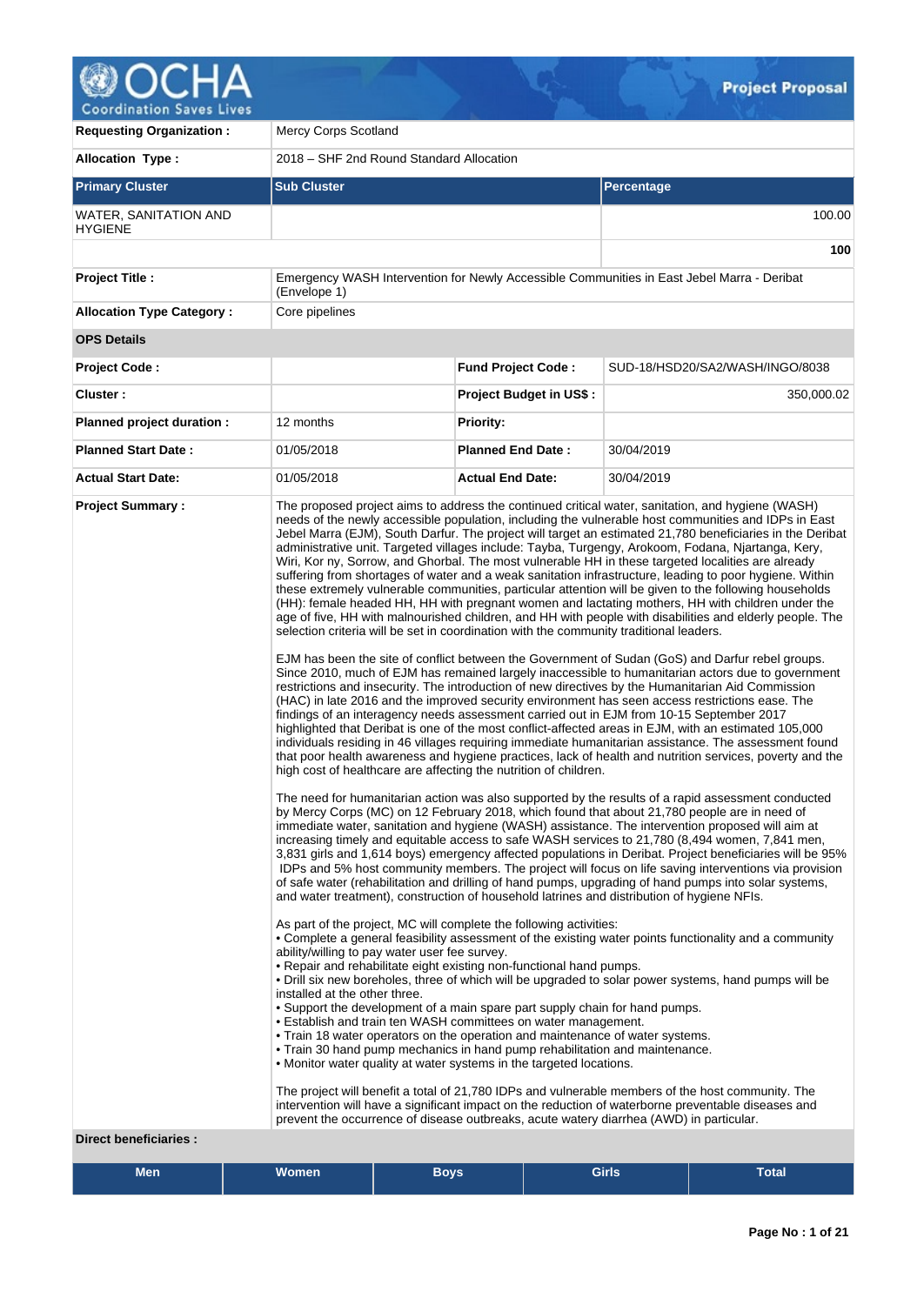| 7,841 | $^{\circ}$ 494<br>$\cdot$ $\cdot$ | ,614 | 3831<br>∵.ບບ | 21,780<br>$- \cdot$ , |
|-------|-----------------------------------|------|--------------|-----------------------|
|       |                                   |      |              |                       |

## **Other Beneficiaries :**

| Beneficiary name            | <b>Men</b> | Women | <b>Boys</b> | <b>Girls</b> | <b>Total</b> |
|-----------------------------|------------|-------|-------------|--------------|--------------|
| Internally Displaced People | 7,409      | 8,026 | .470        | 3,675        | 20,580       |
| People in Host Communities  | 432        | 468   | 144         | 156          | .200         |

## **Indirect Beneficiaries :**

An estimated 87,640 individuals will indirectly benefit from the project.

## **Catchment Population:**

An estimated 156,520 of the total population of surrounding villages of the target villages will be the catchment population of the project. **Link with allocation strategy :**

The proposed activity is directly linked with the WASH sector's strategy of saving the lives of conflict-affected populations. The proposed geographical areas are also linked with the WASH sector's prioritization of addressing the critical food security and WASH needs in the newly accessible areas in EJM. Additionally, the proposed project also corresponds with the Humanitarian Response Plan 2018 (HRP) and the Multi-Year Humanitarian Strategy 2017-2019 (MYHS) as outlined below:

Outcome 1. Populations affected by natural or man-made disasters receive timely assistance during and in the aftermath of shock: This project aims to address the critical WASH needs of the conflict-affected population in EJM.

Outcome 2. Displaced populations, refugees, returnees and host communities meet their basic needs and/or access essential basic services while increasing their self-reliance: Presently, the proposed beneficiaries lack basic water and sanitation services and this project aims to restore access to these. The water user fee recovery model and planned training of water operators will ensure the self-reliance of the community regarding their access to clean water. It will also reduce communities reliance on external assistance.

Outcome 3. Vulnerable residents in targeted areas have improved nutrition status and increased resilience: Increasing the communities' access to safe drinking water and sanitation will reduce the risk of waterborne diseases, and in turn this will help break the malnutrition crisis many underserved communities in Sudan experience. The proposed establishment and training of the WASH committees on water management under the project will increase the communities' resilience in the event of shocks or stressors.

The planned activities are intended to provide safe water, access to sanitation facilities and enable the target groups to practice safe hygiene. Specific activities will be the rehabilitation of non-functional hand pumps, drilling water supplies (mainly hand pumps), construction of sanitation facilities, hygiene promotion and distribution of essential WASH NFIs. MC will work with volunteer female community hygiene promoters (CHPs) by providing them with basic training on the participatory hygiene and sanitation transformation (PHAST) approach. Female CHPs will help address the particular hygiene needs of conflict affected women and girls, as females in affected and displaced communities often feel more comfortable approaching female CHPs to discuss sensitive health and hygiene issues. By selecting CHPs from within the community, there will be an enhanced sense of community ownership for the project intervention and increased self-reliance, further restoring dignity.

## **Sub-Grants to Implementing Partners :**

| <b>Partner Name</b> | <b>Partner Type</b> | <b>Budget in US\$</b> |
|---------------------|---------------------|-----------------------|
|                     |                     |                       |

**Other funding secured for the same project (to date) :**

| <b>Other Funding Source</b> | <b>Other Funding Amount</b> |
|-----------------------------|-----------------------------|
|                             |                             |

## **Organization focal point :**

| <b>Name</b>                      | <b>Title</b>                      | <b>Email</b>               | <b>Phone</b>     |  |  |  |
|----------------------------------|-----------------------------------|----------------------------|------------------|--|--|--|
| Wasana Punyasena                 | Program Development<br>Specialist | wpunyasena@mc-scotland.org | +249 91 213 99   |  |  |  |
| Ali Eltayeb                      | <b>Country Director</b>           | aeltayeb@mc-scotland.org   | +249 91 216 8042 |  |  |  |
| <b>BACKGROUND</b>                |                                   |                            |                  |  |  |  |
| 1. Humanitarian context analysis |                                   |                            |                  |  |  |  |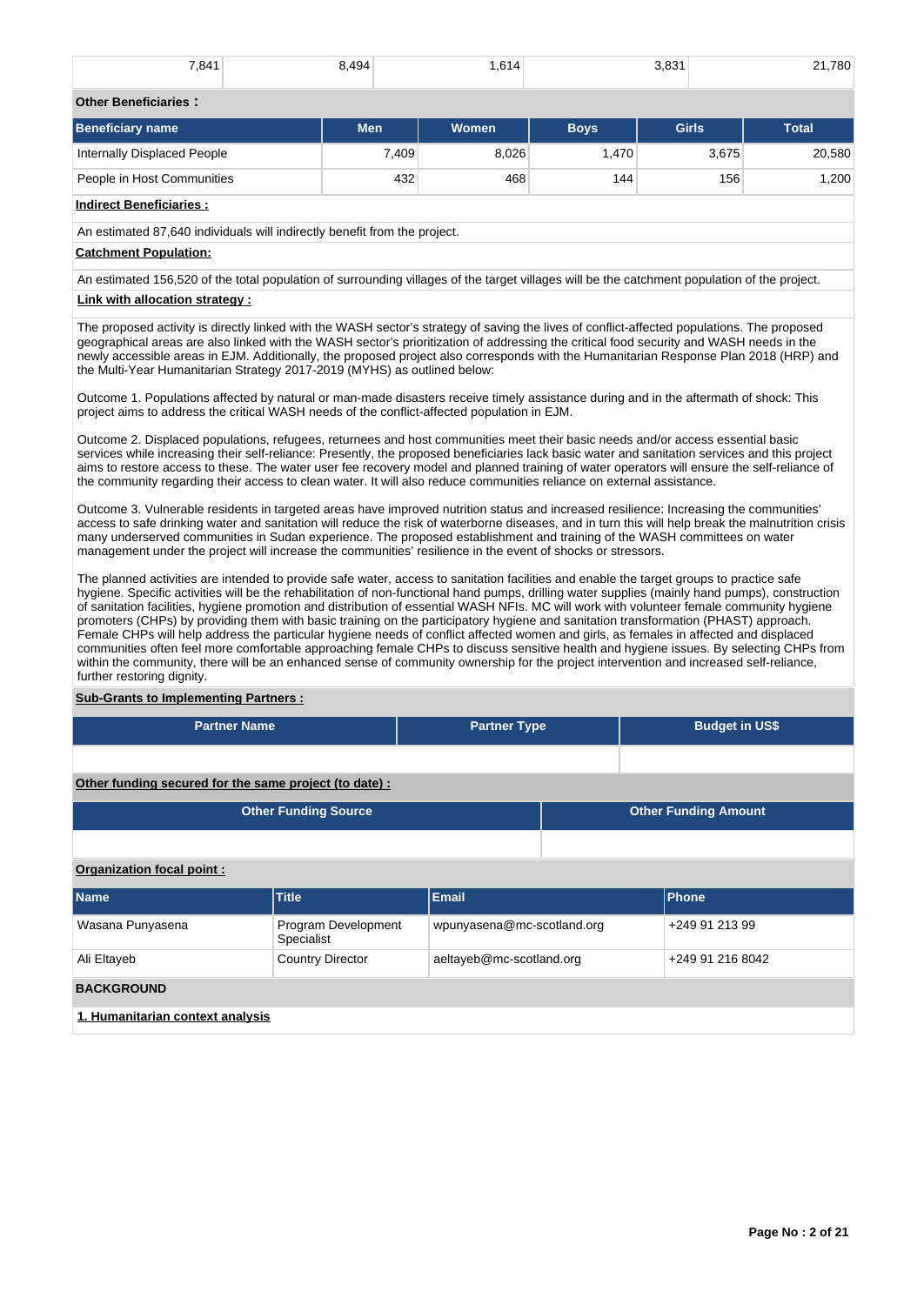East Jebel Marra (EJM) has remained largely inaccessible to humanitarian actors since 2010 due to insecurity and Government restrictions. The Government cites security as the main reason for denial of humanitarian access. With the introduction of new HAC directives, improvement has been noted, allowing an opportunity to access hard to reach communities.

The Deribat administrative unit is among the worst conflict affected areas of EJM, where the armed conflict during 2015, at its peak, witnessed heavy armed fighting, and almost completely destroyed the WASH infrastructure (mainly water systems). The few remaining water sources (hand pumps) are overwhelmed with the arrival of high numbers of IDPs who moved here in mid-2016 when the conflict shifted to the central part of Jebel Mara. The movement was to areas which are nearest accessible and comparatively safe locations, to seek refuge from the intense fighting.

The main driver of displacement in EJM remains armed conflict between Government of Sudan (GoS) and Sudan Liberation Army (SLA) rebels and in some instances, inter-tribal fighting, triggered by competition over scarce resources; mainly water and pasture. Following the armed clashes that erupted between Sudan Armed Forces (SAF) and the SLA in January 2016; reportedly more than 29,000 persons have been displaced from Jebel Mara locations to IDP camps in Kass, Mershing, Manawashei, Otash and El Malam and gathering sites. The remaining populations in the areas of armed conflict are reported to have moved and stayed in hiding inside the mountains and would move back and forth between the mountains and the main towns whenever calm was restored. Populations in EJM are highly mobile whenever there is armed conflict and sometimes it is difficult to differentiate between the displaced and returnees.

The stress placed on these limited WASH structures is further compounded by the arrival of returnees who returned to these villages due to the comparatively stable security in these areas. Only a few households among the host communities have latrines and more than 90% of the population is defecating in the open. In the absence of sufficient available water, non-existent sanitation facilities and open defecation, the hygiene conditions of affected populations are poor. There is very little understanding and/or practice of washing hands, hygienic water storage or the proper disposal of solid and liquid waste. Additionally, due to the poor and limited means of livelihoods, the affected populations have limited water collection containers, and cannot access the required cleaning materials such as soap and powdered soap to cater to their hygiene needs. Of note, these areas have been underserved for years even since the humanitarian response efforts began in Darfur.

## **2. Needs assessment**

The proposed project has taken into consideration the aforementioned humanitarian context. The needs of the targeted population were assessed utilizing both primary and secondary data derived from the following sources:

1. The analysis of the findings, recommendations and gaps identified from a recent interagency mission carried out in Deribat administrative unit, EJM, from 10-15 September 2017. This report highlighted that Deribat is one of the most conflict-affected areas in EJM and an estimated 105,000 individuals residing in 46 villages required immediate humanitarian assistance.

2. A rapid needs assessment of the WASH infrastructure completed by MC on the 12 February 2018. This assessment revealed that the targeted population lacks critical WASH services, including access to safe drinking water and access to sanitation and hand washing facilities. The assessment noted that 12 out of 13 (92 percent) of hand pumps are non-functional, which has forced the population to collect unsafe drinking water from three open dug wells in Fodana village. In the absence of sufficient available water, limited sanitation facilities and open defecation, the hygiene promotion activities of the population will deteriorate. The assessment found that approximately 85 percent of the population lacks knowledge regarding good hygiene practices. Additionally, due to the limited livelihood opportunities in the area, the affected population has limited water collection containers, and cannot access the required cleaning materials such as soap to cater to their hygiene needs. The collection of water from unprotected sources, inadequate access to sanitation facilities and poor hygiene practices expose the community to the risk of preventable diseases. Failing to address the critical WASH needs of the affected population can also lead to a malnutrition crisis.

In order to meet these humanitarian needs, water supply systems require setup and installation, consumables such jerry cans, temporal hand washing facilities, etc. Latrine construction is needed to meet basic needs and minimum WASH sector/SPHERE standards.

#### **3. Description Of Beneficiaries**

In line with the sector priorities as outlined in the allocation overview, targeted beneficiaries include IDPs in newly accessible areas in EJM The selection of beneficiaries will be performed with due consideration to 'Do No Harm principles', ensuring fair representation of different vulnerable groups. The criteria for the selection of beneficiaries will be shared with the communities, who will be provided with opportunities to raise concerns or complaints regarding the selection process. The total number of targeted beneficiaries is estimated at 21,780 individuals, including 8,494 women, 7,841 men, 1,614 boys and 3,831 girls. The beneficiaries reside in 10 villages in the Deribat cluster including Tayba, Turgengy, Arokoom, Fodana, Njartanga, Kery, Wiri, Kor ny, Sorrow, and Ghorbal villages.

MC, together with the local community, will select beneficiaries for WASH inputs based on their vulnerabilities and with a special focus on conflict sensitivities. MC will encourage the communities to give priority to; female headed households (HH), HH with pregnant or lactating mothers, HHs with children under five years, HH with people with the elderly or people with disabilities. Additionally, respecting the geographic demographics, MC will ensure gender balanced targeting of beneficiaries in the planned activities.

MC also recognizes that women and girls are more involved in water collection and are the primary care providers for children. They are also more likely to travel long distances to retrieve water for their families and hence more susceptible to the threat of violence in water collection activities, magnified due to the additional stress being placed on communities due to the increased IDP movements. Empowering women at the WASH committee level to improve involvement in governance areas related to WASH will be a primary outcome of the proposed project.

## **4. Grant Request Justification**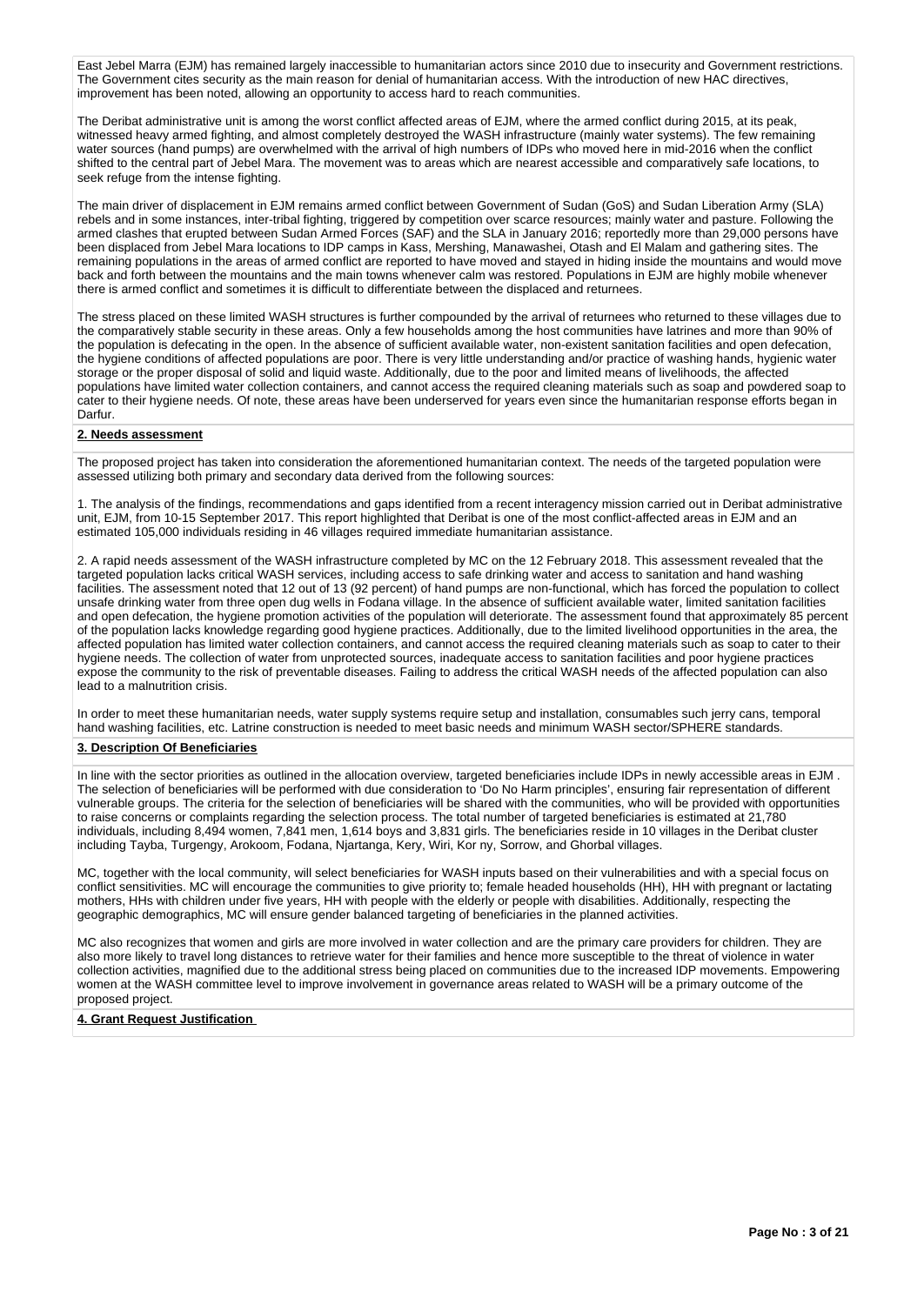The cumulative effects of armed conflict in EJM have significantly impacted the WASH infrastructure and hygiene practices of the affected population. The activities proposed in this project fully support the WASH sector objectives, priorities, and outcomes, as explained within the 'Link with the Allocation Strategy' section. The SHF funding will be used to conduct lifesaving activities that will contribute to the overall improvement of WASH practices by the affected population targeted by this project. The project will provide over 7.5 l/p/d of safe drinking water to beneficiaries, rehabilitate existing WASH infrastructure, and manage water resources by WASH Committees based on a cost recovery system through user fees. Efforts will incorporate community led total sanitation (CLTS) and community based water supply initiatives to ensure sustainability, community ownership and enhance community resilience. All efforts will work to reduce the spread of AWD and increase the resilience of communities and the sustainability of water systems in the targeted communities.

Overall, MC will complete the following activities to ensure that an estimated 21,780 IDPs and vulnerable members of the host community have access to safe drinking water, sanitation and hygiene promotion education:

• Complete a general feasibility assessment of the existing water points functionality and a community ability/willing to pay water user fee survey.

- Repair and rehabilitate eight existing non-functional hand pumps.
- Drill six new boreholes, three of which will be upgraded to solar power systems, hand pumps will be installed at the other three.
- Support the development of a main spare part supply chain for hand pumps.
- Establish and train ten WASH committees on water management.
- Train 18 water operators on the operation and maintenance of water systems.
- Train 30 hand pump mechanics in hand pump rehabilitation and maintenance.
- Monitor water quality at water systems in the targeted locations.

## **5. Complementarity**

The proposed program will compliment and build on MC's current WASH, food security and livelihoods (FSL) and peacebuilding programming in South Darfur State (SDS). MC has been operating in SDS since 2004 and is an active member of the FSL and WASH sectors at the SDS and Khartoum level. Currently, MC's OFDA funded program "Assisting the Vulnerable Conflict-Affected in Darfur -2" has been meeting the WASH and FSL needs of the IDP populations of Dereige, Elsereif and Sakaly IDP camps, Nyala locality, as the sole water provider in those camps; and IDP and host communities in surrounding communities, including EJM locality (Derbait and Almalam administrative units) and Bielel locality (Marla and Um Goniya administrative units). MC has worked to reduce dependency on external WASH support and enhance self-reliance through cost recovery based provision of these WASH services managed by representative WASH committees. This approach as allowed communities to transition from externally subsidized to self-managed WASH services. Additionally, MC provides one-off support of agriculture inputs for extremely vulnerable households in El Serif camp and 15 villages of Um Goniya administrative unit to improve their food security.

MC has also been responding to the ongoing humanitarian needs in EJM since 2016. When the intensity of armed conflict subsided in EJM in mid-2016, MC proactively started negotiations with the authorities to access areas in EJM to address lifesaving WASH needs of the affected communities on emergency humanitarian grounds. MC's extensive experience in EJM allows the proposed project to deliver its interventions in a cost-effective and efficient manner, while building synergies with ongoing programming efforts. MC represents one of the leading agencies in resilience building and early recovery programming in the area, particularly in WASH and FSL.

MC is currently implementing or finalizing several complementary programs in SDS as briefly mentioned below:

- 499,872 USD 8-month WASH program under SHF Emergency Reserve funding (Deribat, Leiba and Jawa administrative units);

- 2 million USD two-year WASH and FSL integrated program under OFDA funding (Derbait and Almalam administrative units);

- 600,000 USD 18-month peacebuilding program funded under the DPCSF;

- 1 million USD two-year WASH and FSL integrated program funded by the Coca-Cola Foundation 'Replenish Africa Initiative (RAIN) 2020' initiative for SDS and SKS;

Community-based service provision of WASH services and community-led WASH approaches such as CLTS, CHAST and PHAST, are integral pillars of WASH programming in all of the above-mentioned programs. Additionally, MC has successful implementation experience of CLTS and CATS in the rural and camp settings in SDS.

## **LOGICAL FRAMEWORK**

#### **Overall project objective**

The proposed project's primary objective is to provide essential access to clean water, sanitation and hygiene services to 21,780 IDPs and vulnerable host community members affected by the conflict in EJM. Until recently, the proposed target communities have received limited humanitarian assistance due to the government restrictions and insecurity in the region. Thus, this proposal aims to address the urgent, unmet, WASH needs of the affected communities. Failing to address the WASH needs of the proposed target communities can have significant impact on health outcomes, as exemplified by the AWD outbreaks in the region during 2017. MC is aware from previous programming in Sudan that limited access to clean water can lead to tension between community members and occasionally these disputes have escalated to violent confrontations that resulted in the loss of lives. Additionally, women and girls experience an increased risk of sexual gender-based violence (SGBV) during daily water collection. Women without access to basic sanitation can also encounter protection risks during open defecation. MC is aware of the severe consequences for women who experience SGBV and the outlined activities aims to mitigate against these risks for women and girls.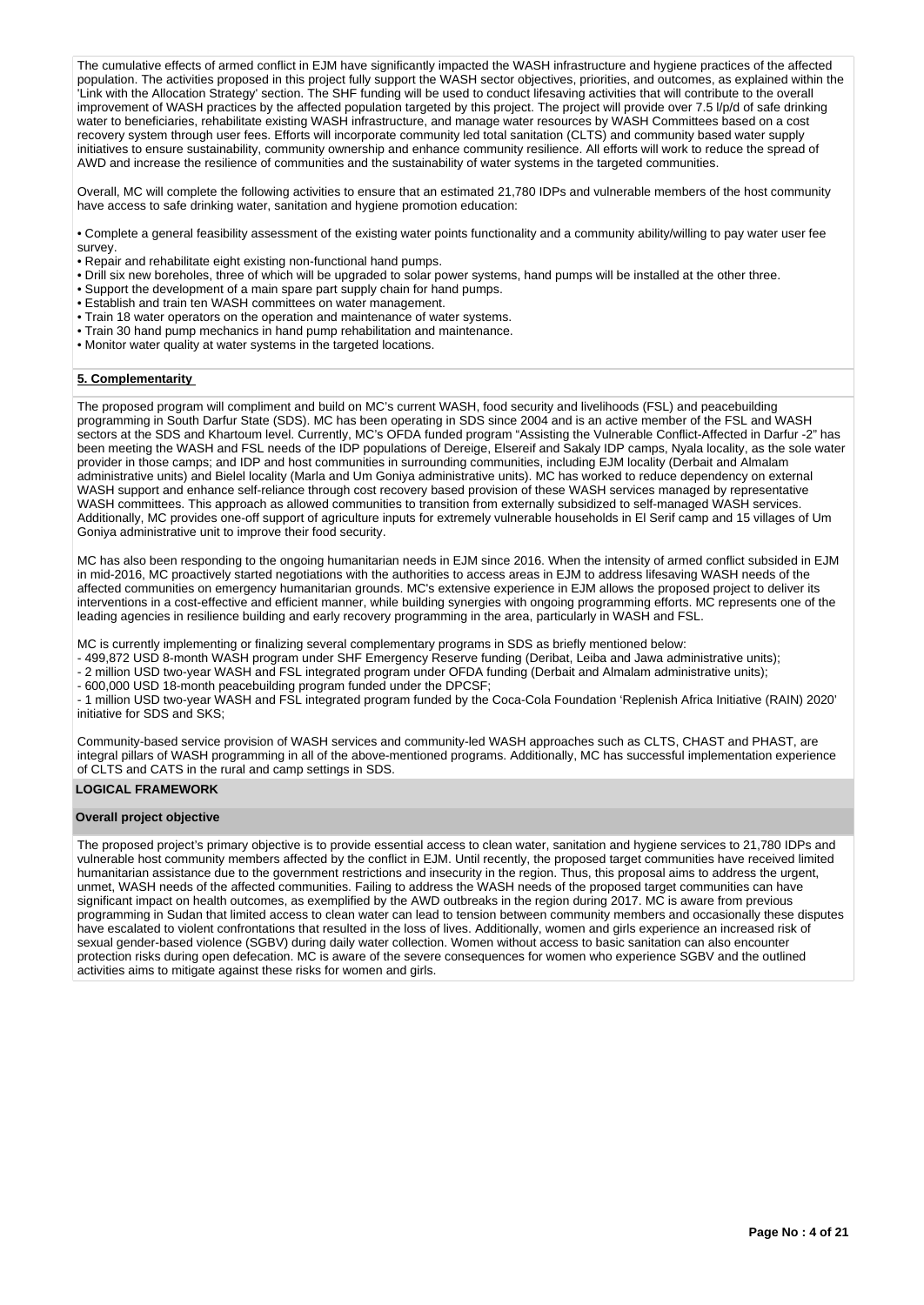| <b>WATER, SANITATION AND HYGIENE</b>                                                                                                                                             |                                                                                                                                                                                                                          |                                 |  |  |  |  |  |
|----------------------------------------------------------------------------------------------------------------------------------------------------------------------------------|--------------------------------------------------------------------------------------------------------------------------------------------------------------------------------------------------------------------------|---------------------------------|--|--|--|--|--|
| <b>Cluster objectives</b>                                                                                                                                                        | <b>Strategic Response Plan (SRP) objectives</b>                                                                                                                                                                          | <b>Percentage of activities</b> |  |  |  |  |  |
| Address 90 per cent of the protracted IDPs,<br>and continue to improve the level of WASH<br>services to 1,89 million targeted people, who<br>live both in and outside IDP camps. | Outcome 2: PROTRACTED<br>DISPLACEMENT: Displaced populations,<br>refugees, returnees and host communities<br>meet their basic needs and/or access to<br>essential basic services while increasing their<br>self-reliance | 100 <sup>1</sup>                |  |  |  |  |  |

**Contribution to Cluster/Sector Objectives :** The proposed program is in line with the Humanitarian Response Plan (HRP) 2018 and Multi-Year Humanitarian Strategy (MYHS) 2017-2019 outcomes. The project is also aligned with the WASH Sector 2017 priorities to deliver a comprehensive package of support which includes improved access to safe drinking water, sanitation and hygiene services. In particular, with regards to HRP Outcome 1, the program aligns with the WASH sector's priority to provide immediate, early and short-term responses to address context-specific WASH needs for vulnerable communities (IDPs, refugees, returnees and affected host communities).

The proposed intervention directly supports Outcomes 1 and 2 of the 2017-2019 Multi-Year Humanitarian Response Plan: 1) populations affected by natural or man-made disasters receive timely assistance during and in the aftermath of the shock, and 2) displaced populations, refugees, returnees and host communities meet their basic needs and/or access essential basic services while increasing their self-reliance. Through these two outcomes, the proposed project supports the increased resilience of vulnerable residents of targeted areas. In addition, under HRP Outcomes 2 and 3, to address the low coverage of WASH services, the proposed project aligns to the WASH sector priority to provide resilience support to long-term affected people and tackles the WASH-related causes of malnutrition by implementing durable approaches and promotes adequate hygiene behavior. The model proposed includes a user-fee model, the creation and strengthening of community WASH committees, and the management of integrated water systems to ensure long-term sustainability to conflict-affected populations and host communities. This encourages affected communities to manage the WASH infrastructure themselves in the long-term..

#### **Outcome 1**

21,780 most vulnerable populations (including 8494 women and 5,445 children) from the Deribat cluster in EJM are better able to address their immediate WASH needs through emergency, life-saving assistance.

## **Output 1.1**

#### **Description**

21,780 vulnerable individuals (including 8494 women and 5,445 children) from the Deribat clusters, EJM locality, SDS, have access to >7.5 l/p/d safe drinking water through a community-based operation, maintenance, and management of water resources. This intervention will be based on a cost recovery model through the collection of community water user fees. This approach will contribute to sustainability, community ownership and enhance the resilience of the community.

#### **Assumptions & Risks**

Assumptions:

- The improved security and accessibility for humanitarian actors continues.
- The community is willing to devote time and invest their efforts in the program, including paying water user fees.
- The government and local authorities support the project.

Risks:

- The continuity of returnees can compromise the coverage of existing WASH services in the targeted communities and deplete the water supply.

- A delay in obtaining supplies and equipment due to insecurity.
- Price increments of the materials in local market could affect project implementation.

## **Indicators**

|                                                                                                                                               |                                                  |                                                                                                                                                                                  | <b>End cycle beneficiaries</b> |              |                   | End<br>cycle |               |
|-----------------------------------------------------------------------------------------------------------------------------------------------|--------------------------------------------------|----------------------------------------------------------------------------------------------------------------------------------------------------------------------------------|--------------------------------|--------------|-------------------|--------------|---------------|
| Code                                                                                                                                          | <b>Cluster</b>                                   | <b>Indicator</b>                                                                                                                                                                 | <b>Men</b>                     | <b>Women</b> | <b>Boys</b> Girls |              | <b>Target</b> |
| Indicator 1.1.1                                                                                                                               | <b>WATER, SANITATION</b><br><b>AND HYGIENE</b>   | Number of long term displaced people in and out<br>of camp have access to 10 liters of drinking water<br>through water system managed at community or<br>local level (HRP 2018). | 7.841                          | 8,494        | 1,61<br>4         | 3,83         | 21,780        |
| <b>Means of Verification:</b> Monthly progress reports<br>Field visit reports<br>Monitoring data of water coverage and quality<br>Photographs |                                                  |                                                                                                                                                                                  |                                |              |                   |              |               |
| Indicator 1.1.2                                                                                                                               | <b>WATER, SANITATION</b><br><b>AND HYGIENE</b>   | Number of water points/hand pumps maintained<br>and operated.                                                                                                                    |                                |              |                   |              | 8             |
| <b>Means of Verification:</b> Field visits<br>Monthly progress reports<br>Purchase records                                                    |                                                  |                                                                                                                                                                                  |                                |              |                   |              |               |
| Indicator 1.1.3                                                                                                                               | WATER, SANITATION<br><b>AND HYGIENE</b>          | Number of people (part of WASH committees)<br>trained to support WASH service delivery.                                                                                          | 60                             | 40           |                   |              | 100           |
| Training reports<br><b>Interviews</b><br>Field visits                                                                                         | <b>Means of Verification: Attendance records</b> |                                                                                                                                                                                  |                                |              |                   |              |               |
| Indicator 1.1.4                                                                                                                               | <b>WATER, SANITATION</b><br><b>AND HYGIENE</b>   | Number of people attended WASH-related training                                                                                                                                  | 48                             | 0            | 0                 | 0            | 48            |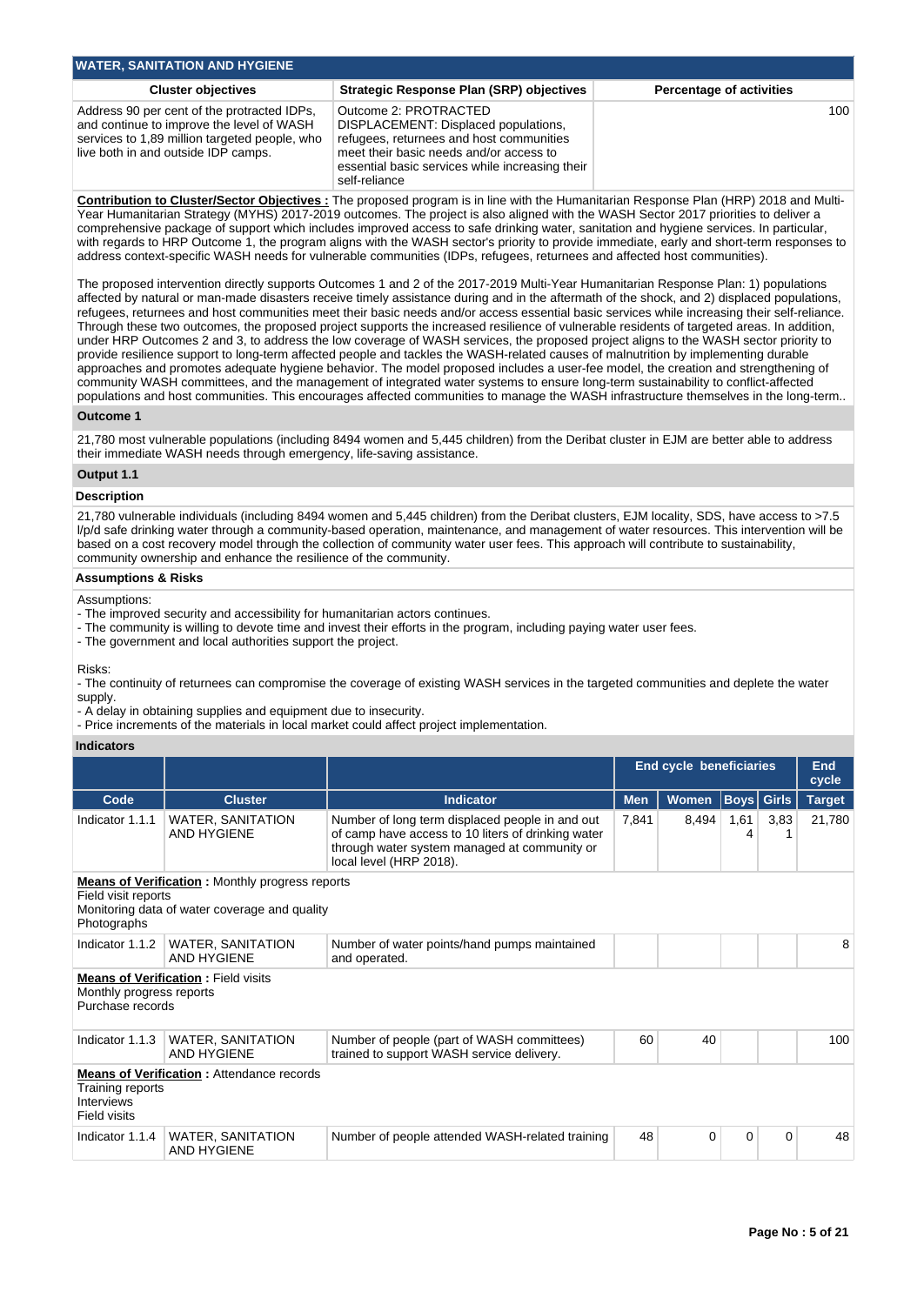| Attendance records<br>Field visits<br>Monthly update reports | <b>Means of Verification:</b> Training reports         |                                                                  |  |  |     |
|--------------------------------------------------------------|--------------------------------------------------------|------------------------------------------------------------------|--|--|-----|
| Indicator 1.1.5                                              | WATER, SANITATION<br><b>AND HYGIENE</b>                | Number of water quality testing and monitoring<br>conducted      |  |  | 180 |
| Field visits                                                 | <b>Means of Verification:</b> Monthly progress reports |                                                                  |  |  |     |
| Indicator 1.1.6                                              | WATER, SANITATION<br>AND HYGIENE                       | Number of new/additional water points/hand<br>pumps constructed. |  |  | 6   |
| Monthly progress reports<br>Purchase records                 | <b>Means of Verification: Field visits</b>             |                                                                  |  |  |     |
| <b>Activities</b>                                            |                                                        |                                                                  |  |  |     |

#### **Activity 1.1.1**

#### **Standard Activity : Support the operation and management of existing water sources/system**

Existing water points functionality and community ability/ willingness to pay survey (12 water points):

Under this activity, MC will complete a general feasibility assessment of the 12 existing water points functionality and community ability/ willingness to pay survey. This activity will play the integral role in the project implementation by providing the required details needed to design the appropriate water supply system based on cost recovery. This will not only ensure the sustainability of investment of SHF funds but also give value for money to the project design, where each dollar will be spent effectively and efficiently to give quality services to the targeted populations.

As the provision of water supply under this project will be based on cost recovery systems to ensure their sustainability, MC will also survey the target communities to determine their willingness and ability to pay the water user fee, to design the best viable cost recovery mechanism for the provision of safe drinking water supply to the target communities in a sustainable fashion. This study will determine the factors that influence residents' willingness to pay for water services and determine the percentage of residents who are willing to pay for the improved water supply services. In addition, this study will explore the potential payment mechanisms and amount communities can afford to pay. If feasible, extremely poor HH who cannot afford to pay water fees will be covered under a water voucher system to access water after going through rigorous vetting and identification process.

#### **Activity 1.1.2**

**Standard Activity : Construction, rehabilitation and/or upgrading of water sources and/or system (eg. handpump, water taps, hafir, solar panel, water tank etc.) at institution and/or community level**

The rehabilitation and repair of eight existing non-functional hand pumps (eight existing hand pumps):

Based on the results of the functionality survey (under activity 1.1.1), MC will rehabilitate eight existing hand pumps. This activity will include dismantling and the replacement of pipes, rods and small spare parts, concrete apron, drainages systems and animal troughs) for existing non-functional hand pumps to restore their functionality in Tayba, Turgengy, Arokoom, Fodana, Njartanga, Kery, Wiri, Korny, Sorrow, Ghorbal villages.

MC will screen each hand pump site with a gender and protection lens to incorporate these considerations in the rehabilitation activities. To ensure the sustainability of the intervention, MC will support the community with fast moving spare parts and equip the selected hand pump mechanics with tools to facilitate maintenance and repair of non-functional hand pumps in the targeted villages.

MC will carry out rapid water quality tests to measure prevalence of E.coli bacteria. Where contamination is detected, the hand pump will be disinfected by chlorine and a sanitary survey will be conducted to identify source of infection and remove contaminants. Upon completion of rehabilitation, each hand pump will be handed over to the respective community-based WASH committee for community based operation and maintenance (CBOM) based on a cost recovery model through the water user fee system.

During the planning and implementation of this activity, MC will coordinate closely with the WASH sector, UNICEF, IOM and other relevant stakeholders to avoid the duplication of efforts.

## **Activity 1.1.3**

## **Standard Activity : Construction of New Water Sources/points**

Drilling of six new boreholes and upgrade into solar systems:

At the beginning of the project, MC will conduct a geophysics study on potential sites to determine availability of water. Based on the results, MC will drill six new boreholes and test the chemical and bacteriological quality of water. MC will also complete a pumping test of their yields. Hand pumps will be installed at three of the boreholes and the other three will be upgraded into solar powered systems with a backup diesel-powered generator, elevated water storage tank, water points and animal troughs. The sizing of the system will depend on the depth of the borehole, tank elevation and the yield of the borehole. Upon completion of the installation, each water supply system will be handed over to community-based WASH committees for CBOM based on a cost recovery model through the water user fee system.

During the planning and implementation of this activity, MC will coordinate closely with the WASH sector, UNICEF, IOM and other relevant stakeholders to avoid the duplication of efforts.

## **Activity 1.1.4**

**Standard Activity : Support the operation and management of existing water sources/system**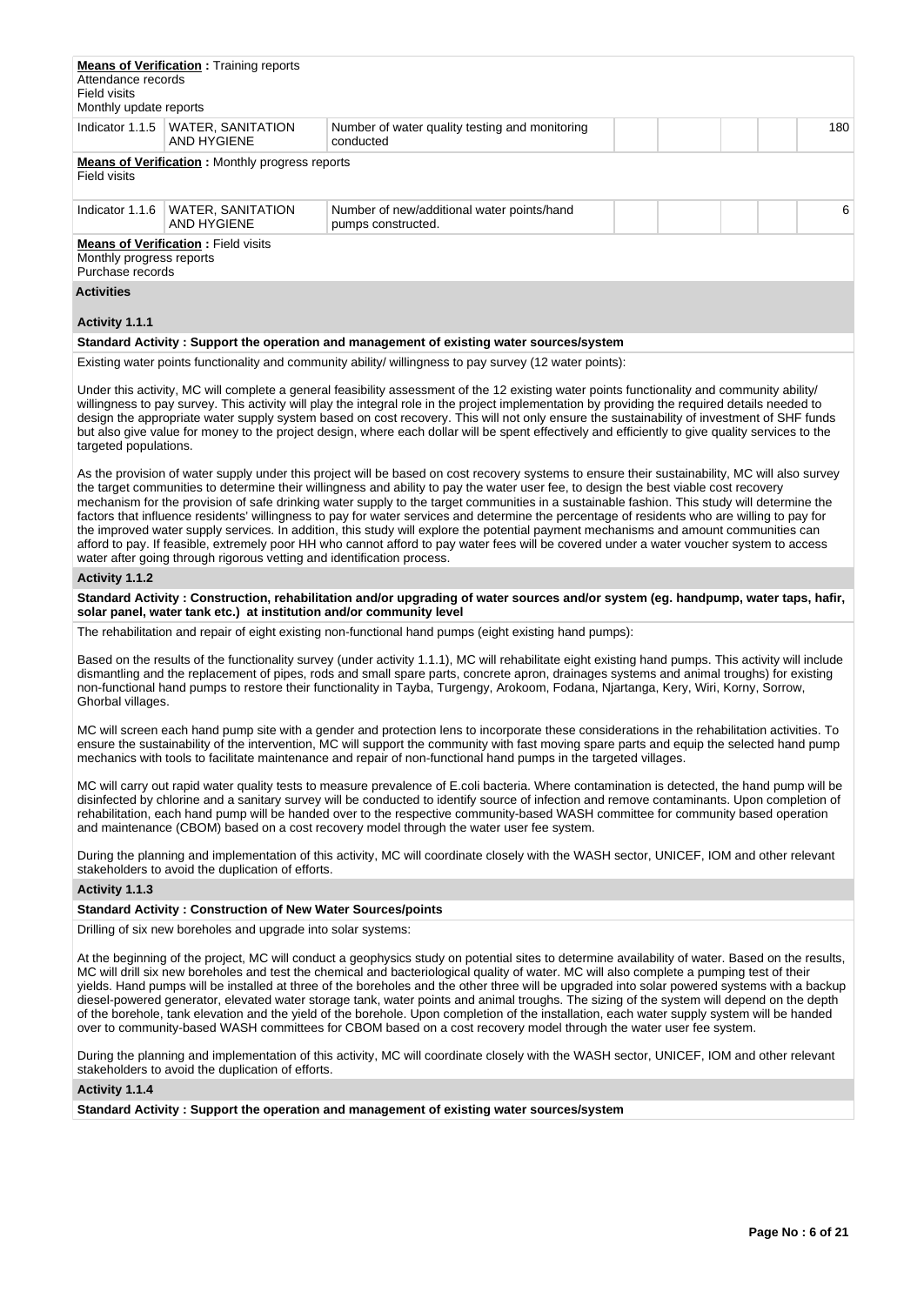MC will support the development of a main spare part supply chain for hand pumps in the targeted communities to allow them to take full responsibility of the operation and maintenance (O&M) of water facilities. A market assessment will first be completed to determine demand and feasibility of starting such an initiative and the potential customers. The creation of the hand pump spare parts center will ensure that communities have access to spare parts for their hand pumps. This will also contribute to community ownership and sustainability as the community will no longer be dependent on external support and will be able to take charge of their own hand pump maintenance. After completion of construction, the center will be handed over to the WASH committee to support and maintain the center. The committee will utilize the revolving fund created through sales of spare parts to replenish the stock on a yearly cycle. In the view of supporting communities, spare part shops should be run on a low profit basis. The committee will works directly under supervision of the WES unit in Deribat and the state WES unit. If Deribat is not feasible according to the market assessment, Nyala may be a second option as spare parts will be easy to transport.

#### **Activity 1.1.5**

## **Standard Activity : Establsih WASH committee at community and/or institution level**

Establish and train ten WASH committees on water management (10 WASH committees each comprised of 10 members)

Building on current emergency WASH programming in the area, MC will continue the process of increasing community ownership and management of their respective water supply systems in rural villages in Deribat. From previous successful project implementation of WASH services in SDS, MC recognizes the importance of building the technical capacities of the local community for the regular operation and maintenance of hand pumps and any hybrid water supply systems, to ensure the sustainability and continuation of an uninterrupted supply of safe drinking water. MC will establish and train 10 WASH committees comprised of 10 members (one in each village) on water source management and water user fee collection. MC will work in partnership with the WASH committees to determine the amount of user water fees to be collected on a regular basis in each village to ensure the sustainability and provision of safe drinking water to beneficiaries in the targeted areas. MC is committed to ensuring that women are actively involved in and represented on the WASH committees. Considering this MC will ensure a minimum of 40 percent of the members of the WASH committee are female.

#### **Activity 1.1.6**

## **Standard Activity : Conduct WASH-related training at community and/or institution level**

Train 18 water operators on the operation and maintenance of water systems:

MC will train 18 water operators on the operation and maintenance of the diesel generator and solar systems. Additionally, these water operators will be trained on water chlorination techniques, water user fee collection, the maintenance of water lines, and the replacement of water fittings. MC will provide the water operators with generator and solar toolkits. The water operators will work under the direct supervision of each WASH committee who will provide the operators with monthly financial incentives for their work.

#### **Activity 1.1.7**

#### **Standard Activity : Conduct WASH-related training at community and/or institution level**

Train 30 hand pump mechanics in hand pump rehabilitation and maintenance:

MC will train 30 hand pump mechanics (3 per village) on the maintenance of hand pumps and equip them with 10 hand pump repair toolkits (one per each village). The community leaders will select the hand pump technicians who will be provided with technical support to facilitate the future rehabilitation and repair of broken hand pumps. MC will also link the technicians with the spare parts center in Deribat.

## **Activity 1.1.8**

#### **Standard Activity : Conduct water quality testing and monitoring**

Monitoring water quality at water systems in the targeted locations:

MC will support the water operators to conduct regular monitoring of free residual chlorine (FRC) at water points to ensure the water quality meets WASH sector/SPHERE standards. The trained water operators will be equipped with chlorine pool testers to carry out 180 FRC water samples per month at water systems. The results will be shared with WASH committees, the MC team and the WASH sector.

## **Output 1.2**

#### **Description**

21,780 most vulnerable populations (including 8494 women and 5,445 children) from Deribat cluster, EJM locality, SDS, have access to adequate safe sanitation, to ensure sustainability, community ownership and enhance the community resilience.

## **Assumptions & Risks**

- The Community Led Total Sanitation (CLTS) approach will be accepted by the communities.

- The digging of 3-meter deep boreholes is possible.

- The security situation remains calm.

- The local authorities are supportive of the intervention.

## **Indicators**

|                                                                                                                    |                                         |                                                                                                                                                                                                                                          | End cycle beneficiaries |              |           | <b>End</b><br>cycle |               |
|--------------------------------------------------------------------------------------------------------------------|-----------------------------------------|------------------------------------------------------------------------------------------------------------------------------------------------------------------------------------------------------------------------------------------|-------------------------|--------------|-----------|---------------------|---------------|
| Code                                                                                                               | <b>Cluster</b>                          | <b>Indicator</b>                                                                                                                                                                                                                         | <b>Men</b>              | <b>Women</b> |           | <b>Boys Girls</b>   | <b>Target</b> |
| Indicator 1.2.1                                                                                                    | <b>WATER, SANITATION</b><br>AND HYGIENE | Number of long term displaced people in and out<br>of camps have access to non emergency latrines<br>at the rate of maximum 20 persons per latrine and<br>20% of long term displaced people are free from<br>open defecation (HRP 2018). | 7.841                   | 8.494        | 1,61<br>4 | 3,83                | 21.780        |
| <b>Means of Verification:</b> Field visit reports<br>Latrine crude assessment;<br>Distribution list<br>Photographs |                                         |                                                                                                                                                                                                                                          |                         |              |           |                     |               |
| Indicator 1.2.2                                                                                                    | <b>WATER, SANITATION</b><br>AND HYGIENE | Number of new latrines constructed.                                                                                                                                                                                                      |                         |              |           |                     | 4.356         |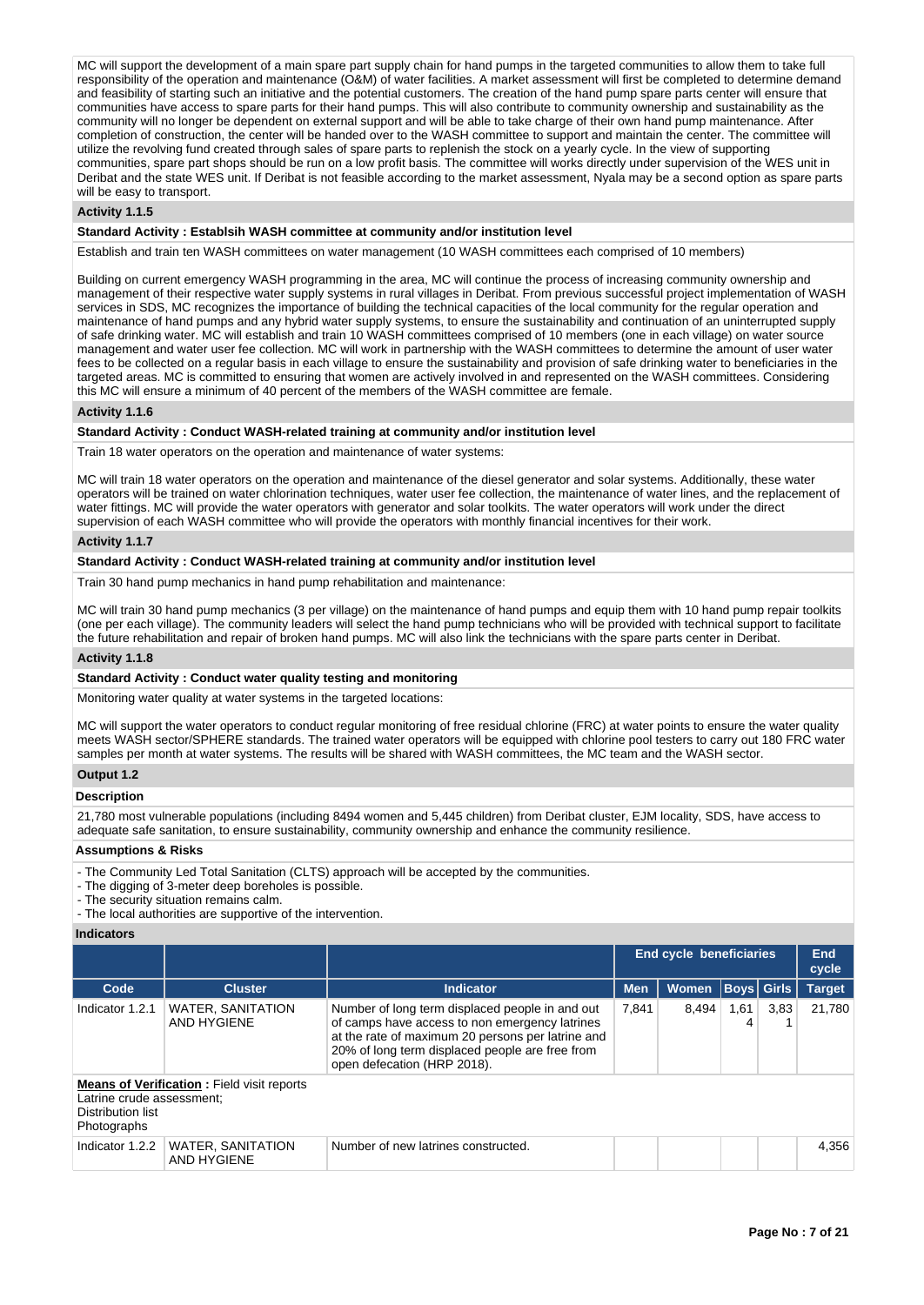| BoQ and purchase records<br>Photographs                          | <b>Means of Verification:</b> Field visit reports  |                                                   |  |  |  |  |     |
|------------------------------------------------------------------|----------------------------------------------------|---------------------------------------------------|--|--|--|--|-----|
|                                                                  | Indicator 1.2.3   WATER, SANITATION<br>AND HYGIENE | Number of garbage cleaning campaigns<br>conducted |  |  |  |  | 120 |
| <b>Means of Verification:</b> Field visit reports<br>Photographs |                                                    |                                                   |  |  |  |  |     |
| <b>Activities</b>                                                |                                                    |                                                   |  |  |  |  |     |

# **Activity 1.2.1**

#### **Standard Activity : Construction of new latrines (only for emergency)**

Construction of 4,356 new household latrines through the CLTS approach:

To give value for money and to establish community ownership, MC will not be involved directly in the latrine rehabilitation and construction carried out in this project, but rather work through the basic principle of the market supply chain, i.e. 'Demand and Supply'. MC will work with the community-based CLTS groups, to mobilize and sensitize the target communities on the need of safe sanitation and the availability of latrines in their communities.

These community CLTS groups will then work with their respective communities to prioritize the latrines to be rehabilitated, as well as to identify the needed number of new latrines to be constructed. MC will then support these communities with the materials required for the rehabilitation and construction of latrines. MC will only provide the cement and iron bars (to cast latrine slabs and supporting beams) and digging tools (digging bar, shovel, and wheelbarrow) to dig latrine pits. The community will contribute the remaining materials both for latrine slabs and beams, i.e. sand and gravel, as well as needed materials for the superstructure. The community will also provide the volunteer unskilled labor during the latrine construction and rehabilitation works.

By this approach, MC expects to provide these communities with the required number of latrines to reach the needed crude latrine coverage cost-effectively and in a timely manner.

#### **Activity 1.2.2**

## **Standard Activity : Hygiene education and awareness campaign**

Stage 120 monthly community cleaning campaigns:

MC will support the community-based CLTS groups to state monthly community cleaning campaigns to manage the liquid and solid waste in their respective communities. These campaigns will be staged with the active involvement of the community-based WASH committees and CLTS groups. MC will support the campaigns with provision of clean tools such as rakes, local brooms, and wheelbarrows. A total of 120 monthly campaigns will be completed during the project life, one monthly campaign per 10 villages for 12 months.

### **Activity 1.2.3**

#### **Standard Activity : Conduct WASH-related training at community and/or institution level**

Establish 10 community groups and train them on the CLTS approach to operate, manage and sustain sanitation in their respective communities:

To achieve and sustain adequate sanitation among the affected communities, the best viable and cost-effective method is community-based CLTS. MC will establish 10 community groups, i.e. one group per each target location, with each group consisting of six community members with equal gender and youth representation.

In order to enable these groups to operate, manage, maintain and sustain the community-based sanitation in their respective communities. MC will train these groups through a five-day inclusive training on CLTS. Upon successful completion of the CLTS training, MC will link these groups with the community-based WASH committees so that they will work together to implement CLTS in their respective communities.

During the implementation of CLTS activities under this output (i.e. activity 1.2.2 and 1.2.3), MC will closely coordinate with HAC, OCHA, UNICEF, and relevant INGO/NNGO actors to focus on the areas of high prevalence of AWD cases, as well as the areas with a dense population of new displacements. Furthermore, MC will also liaise with these stakeholders to focus on covering the remaining sanitation gaps occurring in the targeted locations due to continued new displacements.

## **Output 1.3**

## **Description**

21,780 most vulnerable populations (including 8,494 women and 5,445 children) from Deribat cluster, EJM locality, SDS, have improved knowledge about the best hygiene practices and the critical time for hand washing through community-based participatory hygiene promotion to ensure sustainability, community ownership and enhance community resilience.

#### **Assumptions & Risks**

- Security environment remains calm and humanitarian actors continue to have access to project areas.
- The community actively participates in activities towards the sustainability of water services.
- The continued return of returnees can compromise the coverage of existing WASH services in the targeted communities and deplete water

supply.

- Government and local authorities support the project.
- Delay of supplies and equipment due to insecurity.
- Price increments of the materials in local market.

## **Indicators**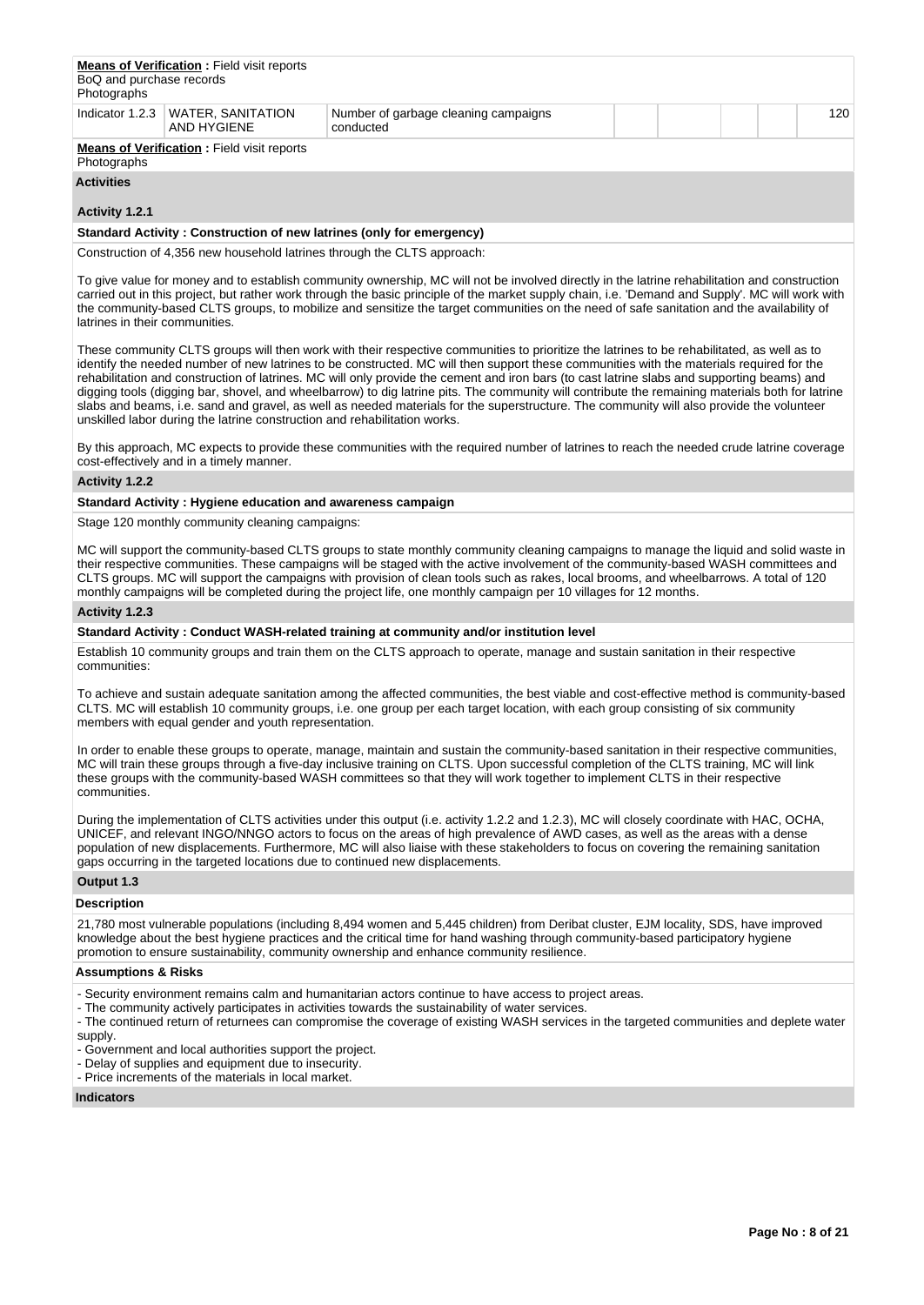|                                                                                                                                                                                                                                                                                                                                                                                                                                                                                                                                                                                  |                                                                       |                                                                                                                                                                                                                                                                                     |            | <b>End cycle beneficiaries</b> |              |              | <b>End</b><br>cycle |  |
|----------------------------------------------------------------------------------------------------------------------------------------------------------------------------------------------------------------------------------------------------------------------------------------------------------------------------------------------------------------------------------------------------------------------------------------------------------------------------------------------------------------------------------------------------------------------------------|-----------------------------------------------------------------------|-------------------------------------------------------------------------------------------------------------------------------------------------------------------------------------------------------------------------------------------------------------------------------------|------------|--------------------------------|--------------|--------------|---------------------|--|
| Code                                                                                                                                                                                                                                                                                                                                                                                                                                                                                                                                                                             | <b>Cluster</b>                                                        | <b>Indicator</b>                                                                                                                                                                                                                                                                    | <b>Men</b> | Women                          | $ $ Boys $ $ | <b>Girls</b> | <b>Target</b>       |  |
| Indicator 1.3.1                                                                                                                                                                                                                                                                                                                                                                                                                                                                                                                                                                  | <b>WATER, SANITATION</b><br><b>AND HYGIENE</b>                        | Number of people reached with hygiene<br>messages and sensitization activities without<br>double counting and excluding mass media<br>campaigns.                                                                                                                                    | 7,841      | 8,494                          | 1,61<br>4    | 3,83<br>1    | 21,780              |  |
| <b>Means of Verification : Field visit reports;</b><br><b>Distribution list</b><br>Hygiene promotion activities records<br>Quarterly KAP surveys                                                                                                                                                                                                                                                                                                                                                                                                                                 |                                                                       |                                                                                                                                                                                                                                                                                     |            |                                |              |              |                     |  |
| <b>Activities</b>                                                                                                                                                                                                                                                                                                                                                                                                                                                                                                                                                                |                                                                       |                                                                                                                                                                                                                                                                                     |            |                                |              |              |                     |  |
| Activity 1.3.1                                                                                                                                                                                                                                                                                                                                                                                                                                                                                                                                                                   |                                                                       | Standard Activity: Conduct community raising awarenes activities (e.g. awareness sessions, campaign, IEC material printing etc.)                                                                                                                                                    |            |                                |              |              |                     |  |
|                                                                                                                                                                                                                                                                                                                                                                                                                                                                                                                                                                                  | Organize 100 hygiene promotion and community sensitization campaigns: |                                                                                                                                                                                                                                                                                     |            |                                |              |              |                     |  |
| Given the previous AWD outbreaks in the region, these campaigns will focus on reducing the risk of disease transmission through education<br>on topics including the safe disposal of excreta, hand washing at critical times and proper handling of drinking water. In total, the trained<br>community hygiene promoters will carry out 100 hygiene promotion and sensitization campaigns (10 per village). In addition, other hygiene<br>promotion activities such as home visits, focus group discussions, water dialogues, and sessions at schools will also be carried out. |                                                                       |                                                                                                                                                                                                                                                                                     |            |                                |              |              |                     |  |
| Activity 1.3.2                                                                                                                                                                                                                                                                                                                                                                                                                                                                                                                                                                   |                                                                       |                                                                                                                                                                                                                                                                                     |            |                                |              |              |                     |  |
|                                                                                                                                                                                                                                                                                                                                                                                                                                                                                                                                                                                  |                                                                       | Standard Activity: Conduct community raising awarenes activities (e.g. awareness sessions, campaign, IEC material printing etc.)                                                                                                                                                    |            |                                |              |              |                     |  |
|                                                                                                                                                                                                                                                                                                                                                                                                                                                                                                                                                                                  |                                                                       | Support vulnerable households with 1500 water collection containers Jerry cans (20L) and 351 soap cartons for the rainy season:                                                                                                                                                     |            |                                |              |              |                     |  |
|                                                                                                                                                                                                                                                                                                                                                                                                                                                                                                                                                                                  |                                                                       | Water collection containers will be distributed to the most vulnerable families to ensure the safe collection, transportation and storage of<br>drinking water from the water source to household level. MC will support families with 1500 Jerry cans (20L) in the targeted areas. |            |                                |              |              |                     |  |
|                                                                                                                                                                                                                                                                                                                                                                                                                                                                                                                                                                                  |                                                                       | MC will also provide 351 cartons of soap (45 pcs) to the most vulnerable families (1,053 HHs) to improve their hand washing practices and<br>to prevent the outbreak of water-related diseases during rainy season in the targeted locations.                                       |            |                                |              |              |                     |  |
| Activity 1.3.3                                                                                                                                                                                                                                                                                                                                                                                                                                                                                                                                                                   |                                                                       |                                                                                                                                                                                                                                                                                     |            |                                |              |              |                     |  |
|                                                                                                                                                                                                                                                                                                                                                                                                                                                                                                                                                                                  |                                                                       | Standard Activity: Conduct community raising awarenes activities (e.g. awareness sessions, campaign, IEC material printing etc.)                                                                                                                                                    |            |                                |              |              |                     |  |
|                                                                                                                                                                                                                                                                                                                                                                                                                                                                                                                                                                                  |                                                                       | Support vulnerable households with 1,500 temporal hand washing facilities:                                                                                                                                                                                                          |            |                                |              |              |                     |  |
| Temporal hand washing facilities will be distributed to 1,500 vulnerable families in the project area to improve hand washing practices after<br>using latrines and to avoid the transmission of water related diseases.                                                                                                                                                                                                                                                                                                                                                         |                                                                       |                                                                                                                                                                                                                                                                                     |            |                                |              |              |                     |  |
| Additional Targets: The proposed program is also well aligned with the Government of Sudan's (GoS) national strategy of making clean<br>water available to every citizen. The Ministry of Health, in collaboration with the WHO, recently adopted the CLTS approach as part of a<br>national campaign to combat open defecation and poor sanitation in communities affected by conflict across the target areas. Renewable<br>energy alternatives like solar power are currently being supported through the Government's Institute of Renewable Energy Initiatives.             |                                                                       |                                                                                                                                                                                                                                                                                     |            |                                |              |              |                     |  |
| <b>M &amp; R</b>                                                                                                                                                                                                                                                                                                                                                                                                                                                                                                                                                                 |                                                                       |                                                                                                                                                                                                                                                                                     |            |                                |              |              |                     |  |

**Monitoring & Reporting plan**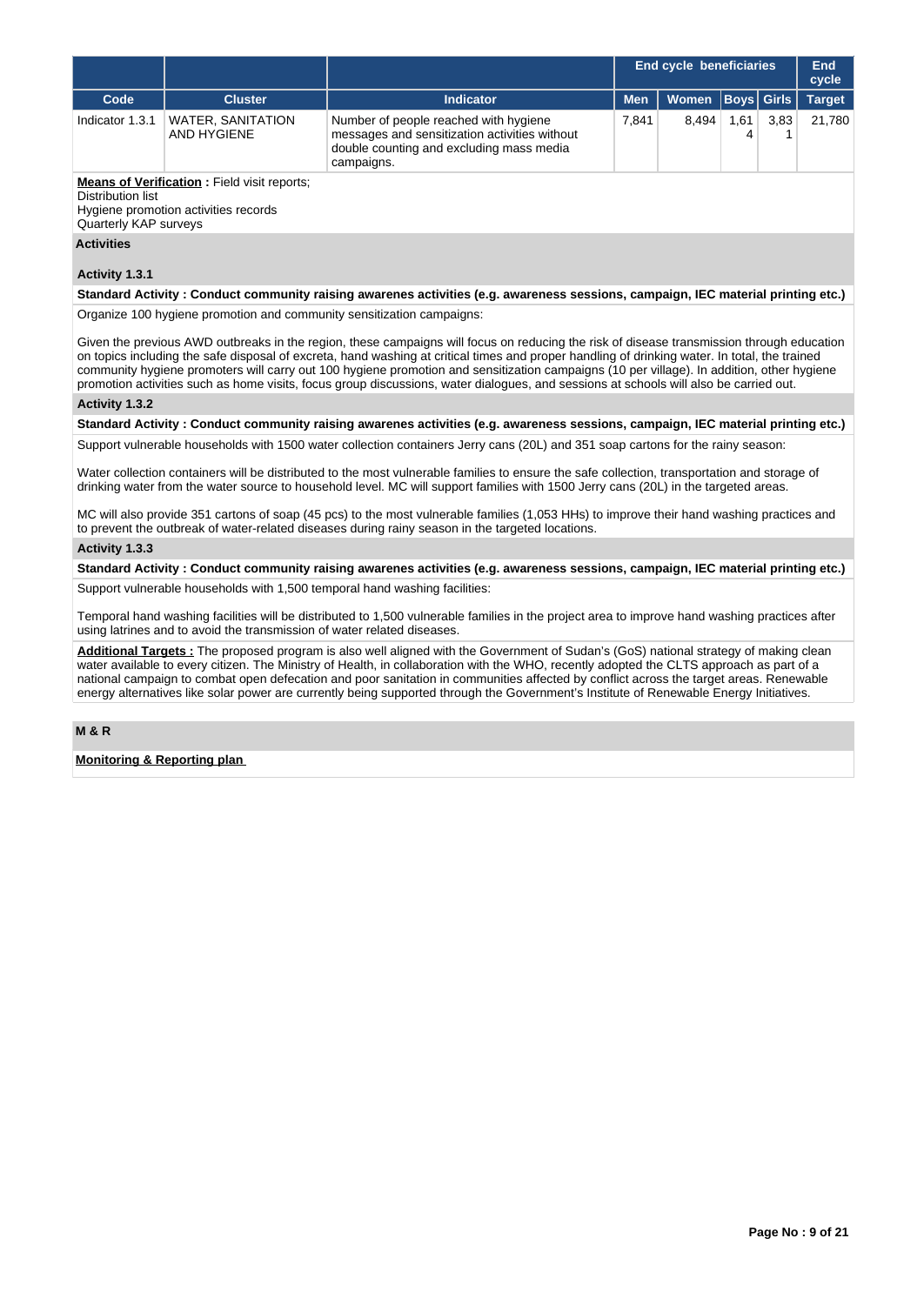Robust and participatory monitoring, evaluation and reporting will be a constant activity throughout the life of the project. It will take place through a multi-pronged strategy designed to gain the most accurate picture of the program and will be directed by the intervention results chain that will be developed at the start of implementation through a detailed baseline. Impact and outcome-level indicators will be measured using the baseline results, midterm and end line evaluations looking at changes in access to services, improvement in WASH status of target population, along with other questions on resilience building and emergency preparedness.

Efforts will be conducted by the MC Monitoring and Evaluation (M&E) Manager and supported by partner M&E teams. Project progress will be confirmed against a detailed work plan which outlines the timeframe to realize each activity and its respective outputs. MC will gather age and sex-aggregated data to understand how subgroups within the population have benefited from the program. This robust and participatory monitoring system will enable MC to ensure that the project is being implemented according to the plan, and if necessary, MC will take corrective measures to achieve project results. The reported monitoring and progress data against the sector-specific indicators and project deliverables will be checked and verified on a monthly basis and coordinated closely with the WASH sector, OCHA, and WES, both at the state and federal level, to avoid any duplication or overlap of activities. Regular monthly field visits and spot checks to all project sites will be carried out by MC's M&E Manager with the participation of community members to document progress and ensure the project is implemented as planned. Monthly coordination meetings at the field level will be held to coordinate the implementation progress, challenges, lessons learned and best practices to maintain the project's effectiveness and cost efficacy.

#### Reporting:

MC will comply with the SHF reporting requirements, and will provide SHF with the regular monthly progress updates.

## Post Distribution Monitoring (PDM):

To monitor the efficient and effective implementation of the program, MC will carry out regular monthly field monitoring visits to all the project locations. These visits will be led by MC's M&E Manager and the PDM progress and the findings will be shared in monthly coordination meetings to allow for corrective measures if necessary. Furthermore, MC under the sector guidance will develop a specialized tool for PDM.

#### Assessments:

Each of project's target locations will have quarterly KAP surveys to determine the effectiveness and the targeted communities' response to the project interventions.

#### Financial monitoring:

MC will carry out regular monthly financial monitoring through 'Budget versus Actuals' to ensure expenditures are justified and complaint with SHF-FMU requirements, and to avoid unnecessary under/overspending in the approved budgets.

#### **Workplan**

| <b>Activitydescription</b>                                                                                                                                                                                                                                                                                                                                                                                                                                                                                                                                                                                                                                                                                                                                                                                                                                                                                                                                      | Year | 2 | 3 | 5 | 6. | 8 | 9 |  |  |
|-----------------------------------------------------------------------------------------------------------------------------------------------------------------------------------------------------------------------------------------------------------------------------------------------------------------------------------------------------------------------------------------------------------------------------------------------------------------------------------------------------------------------------------------------------------------------------------------------------------------------------------------------------------------------------------------------------------------------------------------------------------------------------------------------------------------------------------------------------------------------------------------------------------------------------------------------------------------|------|---|---|---|----|---|---|--|--|
| Activity 1.1.1: Existing water points functionality and community ability/ willingness<br>to pay survey (12 water points):                                                                                                                                                                                                                                                                                                                                                                                                                                                                                                                                                                                                                                                                                                                                                                                                                                      | 2018 |   |   | x |    |   |   |  |  |
| Under this activity, MC will complete a general feasibility assessment of the 12<br>existing water points functionality and community ability/ willingness to pay survey.<br>This activity will play the integral role in the project implementation by providing the<br>required details needed to design the appropriate water supply system based on<br>cost recovery. This will not only ensure the sustainability of investment of SHF<br>funds but also give value for money to the project design, where each dollar will be<br>spent effectively and efficiently to give quality services to the targeted populations.                                                                                                                                                                                                                                                                                                                                  | 2019 |   |   |   |    |   |   |  |  |
| As the provision of water supply under this project will be based on cost recovery<br>systems to ensure their sustainability, MC will also survey the target communities<br>to determine their willingness and ability to pay the water user fee, to design the<br>best viable cost recovery mechanism for the provision of safe drinking water supply<br>to the target communities in a sustainable fashion. This study will determine the<br>factors that influence residents' willingness to pay for water services and determine<br>the percentage of residents who are willing to pay for the improved water supply<br>services. In addition, this study will explore the potential payment mechanisms and<br>amount communities can afford to pay. If feasible, extremely poor HH who cannot<br>afford to pay water fees will be covered under a water voucher system to access<br>water after going through rigorous vetting and identification process. |      |   |   |   |    |   |   |  |  |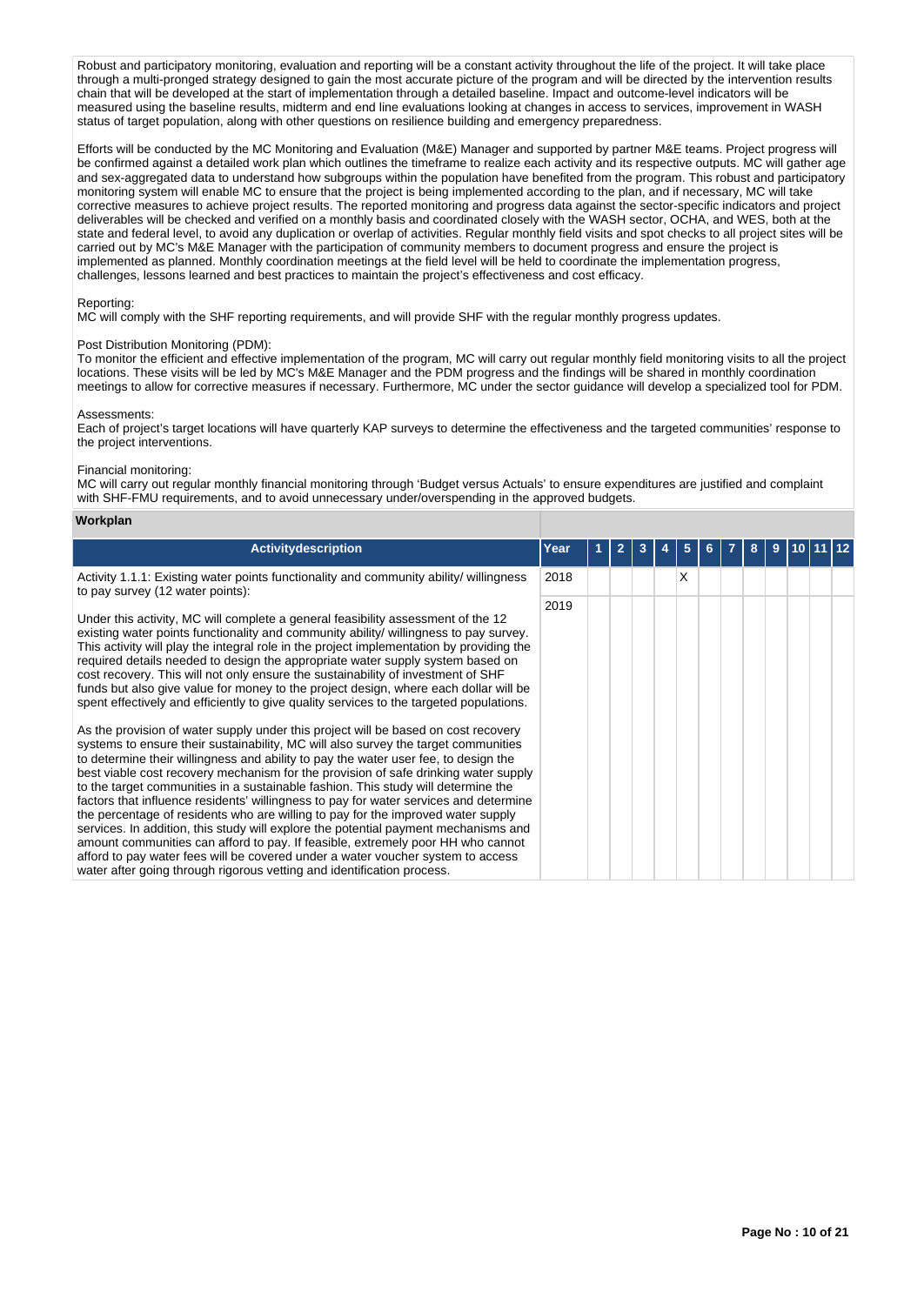Activity 1.1.2: The rehabilitation and repair of eight existing non-functional hand pumps (eight existing hand pumps): Based on the results of the functionality survey (under activity 1.1.1), MC will rehabilitate eight existing hand pumps. This activity will include dismantling and the replacement of pipes, rods and small spare parts, concrete apron, drainages systems and animal troughs) for existing non-functional hand pumps to restore their functionality in Tayba, Turgengy, Arokoom, Fodana, Njartanga, Kery, Wiri, Korny, Sorrow, Ghorbal villages. MC will screen each hand pump site with a gender and protection lens to incorporate these considerations in the rehabilitation activities. To ensure the sustainability of the intervention, MC will support the community with fast moving spare parts and equip the selected hand pump mechanics with tools to facilitate maintenance and repair of non-functional hand pumps in the targeted villages. MC will carry out rapid water quality tests to measure prevalence of E.coli bacteria. Where contamination is detected, the hand pump will be disinfected by chlorine and a sanitary survey will be conducted to identify source of infection and remove contaminants. Upon completion of rehabilitation, each hand pump will be handed over to the respective community-based WASH committee for community based operation and maintenance (CBOM) based on a cost recovery model through the water user fee system. During the planning and implementation of this activity, MC will coordinate closely with the WASH sector, UNICEF, IOM and other relevant stakeholders to avoid the duplication of efforts.  $2018$   $\vert$   $\vert$   $\vert$   $\vert$   $\vert$   $\times$   $\vert$   $\times$ 2019 Activity 1.1.3: Drilling of six new boreholes and upgrade into solar systems: At the beginning of the project, MC will conduct a geophysics study on potential sites to determine availability of water. Based on the results, MC will drill six new boreholes and test the chemical and bacteriological quality of water. MC will also complete a pumping test of their yields. Hand pumps will be installed at three of the boreholes and the other three will be upgraded into solar powered systems with a backup diesel-powered generator, elevated water storage tank, water points and animal troughs. The sizing of the system will depend on the depth of the borehole, tank elevation and the yield of the borehole. Upon completion of the installation, each water supply system will be handed over to community-based WASH committees for CBOM based on a cost recovery model through the water user fee system. During the planning and implementation of this activity, MC will coordinate closely with the WASH sector, UNICEF, IOM and other relevant stakeholders to avoid the duplication of efforts. 2018 X X X X X 2019 Activity 1.1.4: MC will support the development of a main spare part supply chain for hand pumps in the targeted communities to allow them to take full responsibility of the operation and maintenance (O&M) of water facilities. A market assessment will first be completed to determine demand and feasibility of starting such an initiative and the potential customers. The creation of the hand pump spare parts center will ensure that communities have access to spare parts for their hand pumps. This will also contribute to community ownership and sustainability as the community will no longer be dependent on external support and will be able to take charge of their own hand pump maintenance. After completion of construction, the center will be handed over to the WASH committee to support and maintain the center. The committee will utilize the revolving fund created through sales of spare parts to replenish the stock on a yearly cycle. In the view of supporting communities, spare part shops should be run on a low profit basis. The committee will works directly under supervision of the WES unit in Deribat and the state WES unit. If Deribat is not feasible according to the market assessment, Nyala may be a second option as spare parts will be easy to transport.  $2018$   $\vert$   $\vert$   $\vert$   $\vert$   $\vert$   $\vert$   $\times$   $\times$ 2019 Activity 1.1.5: Establish and train ten WASH committees on water management (10 | 2018 | | | | | | | | | | | X WASH committees each comprised of 10 members) Building on current emergency WASH programming in the area, MC will continue the process of increasing community ownership and management of their respective water supply systems in rural villages in Deribat. From previous successful project implementation of WASH services in SDS, MC recognizes the importance of building the technical capacities of the local community for the regular operation and maintenance of hand pumps and any hybrid water supply systems, to ensure the sustainability and continuation of an uninterrupted supply of safe drinking water. MC will establish and train 10 WASH committees comprised of 10 members (one in each village) on water source management and water user fee collection. MC will work in partnership with the WASH committees to determine the amount of user water fees to be collected on a regular basis in each village to ensure the sustainability and provision of safe drinking water to beneficiaries in the targeted areas. MC is committed to ensuring that women are actively involved in and represented on the WASH committees. Considering this MC will ensure a minimum of 40 percent of the members of the WASH committee are female. 2019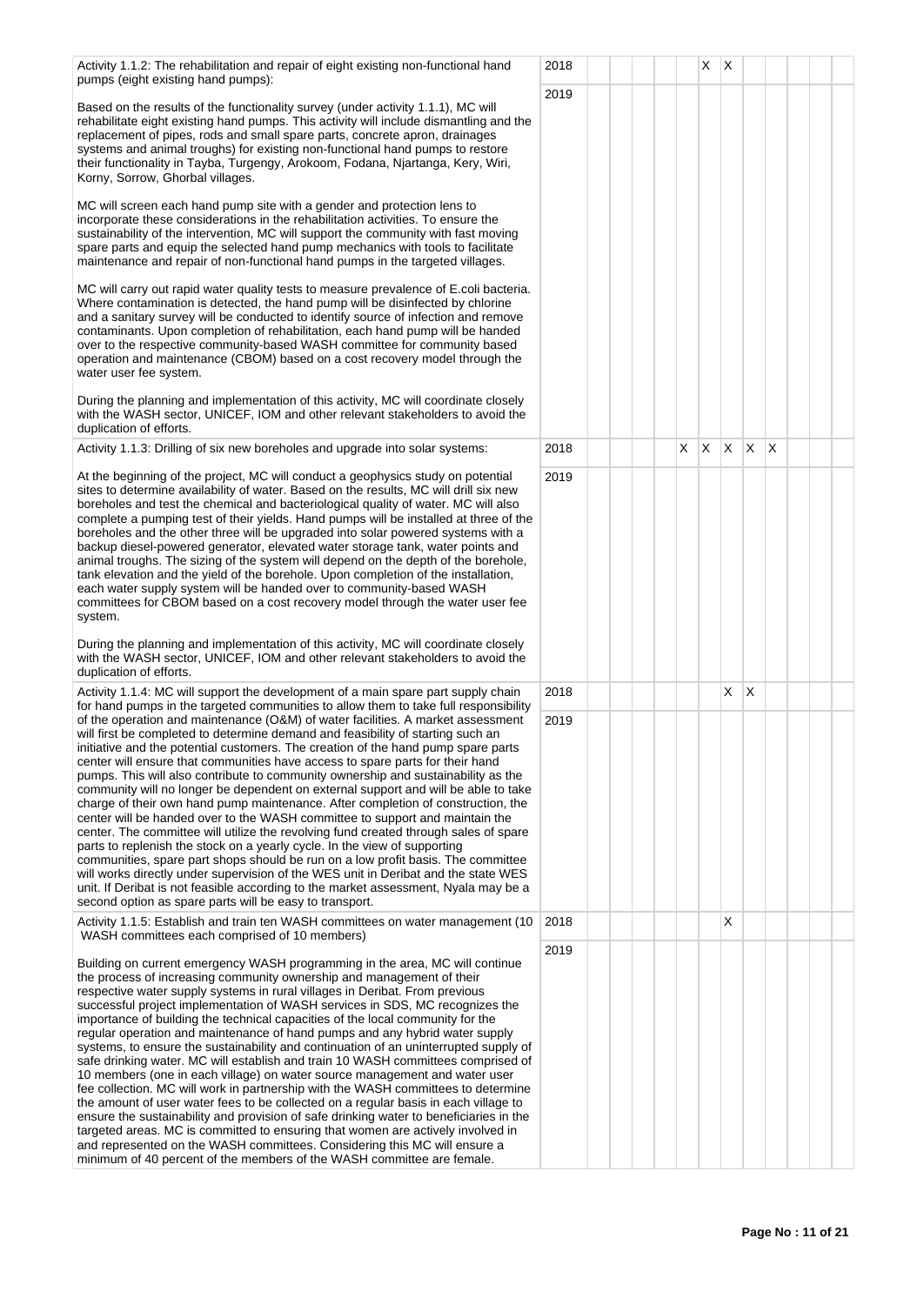project life, one monthly campaign per 10 villages for 12 months.

| Activity 1.1.6: Train 18 water operators on the operation and maintenance of water<br>systems:                                                                                                                                                                                                                                                                                                                                                                                                                                                                                                                                                                                                                                                                                                                                 | 2018 |   |              |    |    |    |              | Х  |    |   |              |    |              |
|--------------------------------------------------------------------------------------------------------------------------------------------------------------------------------------------------------------------------------------------------------------------------------------------------------------------------------------------------------------------------------------------------------------------------------------------------------------------------------------------------------------------------------------------------------------------------------------------------------------------------------------------------------------------------------------------------------------------------------------------------------------------------------------------------------------------------------|------|---|--------------|----|----|----|--------------|----|----|---|--------------|----|--------------|
| MC will train 18 water operators on the operation and maintenance of the diesel<br>generator and solar systems. Additionally, these water operators will be trained on<br>water chlorination techniques, water user fee collection, the maintenance of water<br>lines, and the replacement of water fittings. MC will provide the water operators<br>with generator and solar toolkits. The water operators will work under the direct<br>supervision of each WASH committee who will provide the operators with monthly<br>financial incentives for their work.                                                                                                                                                                                                                                                               | 2019 |   |              |    |    |    |              |    |    |   |              |    |              |
| Activity 1.1.7: Train 30 hand pump mechanics in hand pump rehabilitation and<br>maintenance:                                                                                                                                                                                                                                                                                                                                                                                                                                                                                                                                                                                                                                                                                                                                   | 2018 |   |              |    |    | X  | $\mathsf{X}$ |    |    |   |              |    |              |
| MC will train 30 hand pump mechanics (3 per village) on the maintenance of hand<br>pumps and equip them with 10 hand pump repair toolkits (one per each village).<br>The community leaders will select the hand pump technicians who will be provided<br>with technical support to facilitate the future rehabilitation and repair of broken<br>hand pumps. MC will also link the technicians with the spare parts center in<br>Deribat.                                                                                                                                                                                                                                                                                                                                                                                       | 2019 |   |              |    |    |    |              |    |    |   |              |    |              |
| Activity 1.1.8: Monitoring water quality at water systems in the targeted locations:                                                                                                                                                                                                                                                                                                                                                                                                                                                                                                                                                                                                                                                                                                                                           | 2018 |   |              |    |    | X  | $\mathsf{X}$ | X  | X  | X | $\mathsf{X}$ | X  | <sup>X</sup> |
| MC will support the water operators to conduct regular monitoring of free residual<br>chlorine (FRC) at water points to ensure the water quality meets WASH<br>sector/SPHERE standards. The trained water operators will be equipped with<br>chlorine pool testers to carry out 180 FRC water samples per month at water<br>systems. The results will be shared with WASH committees, the MC team and the<br>WASH sector.                                                                                                                                                                                                                                                                                                                                                                                                      | 2019 |   | $X \mid X$   | X. | X. |    |              |    |    |   |              |    |              |
| Activity 1.2.1: Construction of 4,356 new household latrines through the CLTS<br>approach:                                                                                                                                                                                                                                                                                                                                                                                                                                                                                                                                                                                                                                                                                                                                     | 2018 |   |              |    |    | X. | X.           | X. | X. | X | IX.          | X. | ΙX.          |
| To give value for money and to establish community ownership, MC will not be<br>involved directly in the latrine rehabilitation and construction carried out in this<br>project, but rather work through the basic principle of the market supply chain, i.e.<br>'Demand and Supply'. MC will work with the community-based CLTS groups, to<br>mobilize and sensitize the target communities on the need of safe sanitation and<br>the availability of latrines in their communities.                                                                                                                                                                                                                                                                                                                                          | 2019 | X | $\mathsf{X}$ |    |    |    |              |    |    |   |              |    |              |
| These community CLTS groups will then work with their respective communities to<br>prioritize the latrines to be rehabilitated, as well as to identify the needed number of<br>new latrines to be constructed. MC will then support these communities with the<br>materials required for the rehabilitation and construction of latrines. MC will only<br>provide the cement and iron bars (to cast latrine slabs and supporting beams) and<br>digging tools (digging bar, shovel, and wheelbarrow) to dig latrine pits. The<br>community will contribute the remaining materials both for latrine slabs and beams,<br>i.e. sand and gravel, as well as needed materials for the superstructure. The<br>community will also provide the volunteer unskilled labor during the latrine<br>construction and rehabilitation works. |      |   |              |    |    |    |              |    |    |   |              |    |              |
| By this approach, MC expects to provide these communities with the required<br>number of latrines to reach the needed crude latrine coverage cost-effectively and<br>in a timely manner.                                                                                                                                                                                                                                                                                                                                                                                                                                                                                                                                                                                                                                       |      |   |              |    |    |    |              |    |    |   |              |    |              |
| Activity 1.2.2: Stage 120 monthly community cleaning campaigns:                                                                                                                                                                                                                                                                                                                                                                                                                                                                                                                                                                                                                                                                                                                                                                | 2018 |   |              |    |    | X  | X.           | X  | X. | X | X.           | X  | ΙX.          |
| MC will support the community-based CLTS groups to state monthly community<br>cleaning campaigns to manage the liquid and solid waste in their respective<br>communities. These campaigns will be staged with the active involvement of the<br>community-based WASH committees and CLTS groups. MC will support the<br>campaigns with provision of clean tools such as rakes, local brooms, and<br>wheelbarrows. A total of 120 monthly campaigns will be completed during the<br>project life, one monthly campaign per 10 villages for 12 months                                                                                                                                                                                                                                                                             | 2019 | X | X.           | X  | X  |    |              |    |    |   |              |    |              |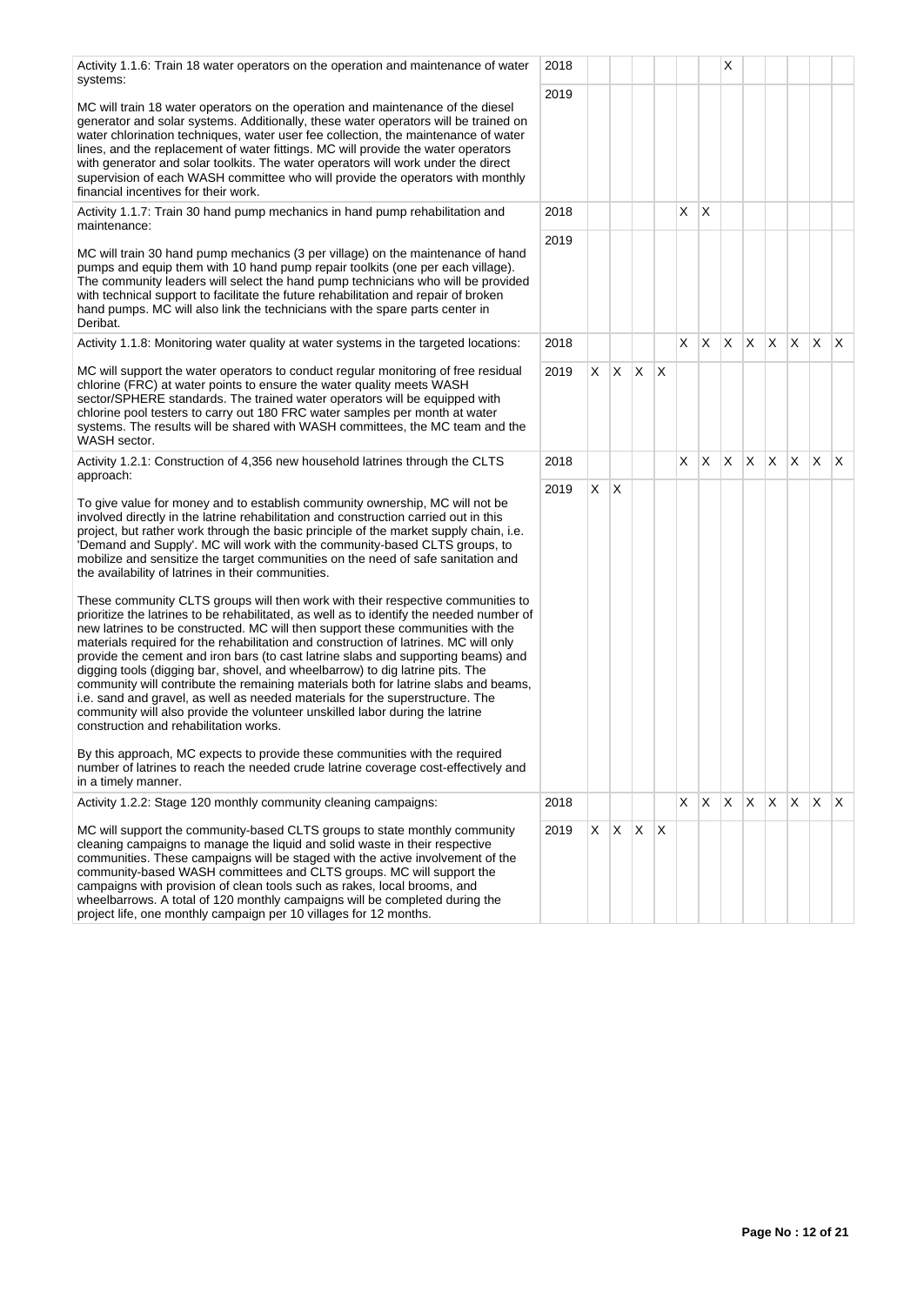|                                                                                                                                                                                                                                                                                                                                                                                                                                                                                                                                                                                           | 2018 |    |              |     |          |   |   |   |   |          |    |          |     |
|-------------------------------------------------------------------------------------------------------------------------------------------------------------------------------------------------------------------------------------------------------------------------------------------------------------------------------------------------------------------------------------------------------------------------------------------------------------------------------------------------------------------------------------------------------------------------------------------|------|----|--------------|-----|----------|---|---|---|---|----------|----|----------|-----|
| Activity 1.2.3: Establish 10 community groups and train them on the CLTS<br>approach to operate, manage and sustain sanitation in their respective<br>communities:                                                                                                                                                                                                                                                                                                                                                                                                                        |      |    |              |     |          | Χ | Х |   |   |          |    |          |     |
|                                                                                                                                                                                                                                                                                                                                                                                                                                                                                                                                                                                           | 2019 |    |              |     |          |   |   |   |   |          |    |          |     |
| To achieve and sustain adequate sanitation among the affected communities, the<br>best viable and cost-effective method is community-based CLTS. MC will establish<br>10 community groups, i.e. one group per each target location, with each group<br>consisting of six community members with equal gender and youth representation.                                                                                                                                                                                                                                                    |      |    |              |     |          |   |   |   |   |          |    |          |     |
| In order to enable these groups to operate, manage, maintain and sustain the<br>community-based sanitation in their respective communities, MC will train these<br>groups through a five-day inclusive training on CLTS. Upon successful completion<br>of the CLTS training, MC will link these groups with the community-based WASH<br>committees so that they will work together to implement CLTS in their respective<br>communities.                                                                                                                                                  |      |    |              |     |          |   |   |   |   |          |    |          |     |
| During the implementation of CLTS activities under this output (i.e. activity 1.2.2)<br>and 1.2.3), MC will closely coordinate with HAC, OCHA, UNICEF, and relevant<br>INGO/NNGO actors to focus on the areas of high prevalence of AWD cases, as<br>well as the areas with a dense population of new displacements. Furthermore, MC<br>will also liaise with these stakeholders to focus on covering the remaining<br>sanitation gaps occurring in the targeted locations due to continued new<br>displacements.                                                                         |      |    |              |     |          |   |   |   |   |          |    |          |     |
| Activity 1.3.1: Organize 100 hygiene promotion and community sensitization                                                                                                                                                                                                                                                                                                                                                                                                                                                                                                                | 2018 |    |              |     |          |   |   | X | X | <b>X</b> | X. | X.       | ΙX. |
| campaigns:                                                                                                                                                                                                                                                                                                                                                                                                                                                                                                                                                                                | 2019 | X. | $\mathsf{X}$ | IX. | $\times$ |   |   |   |   |          |    |          |     |
| Given the previous AWD outbreaks in the region, these campaigns will focus on<br>reducing the risk of disease transmission through education on topics including the<br>safe disposal of excreta, hand washing at critical times and proper handling of<br>drinking water. In total, the trained community hygiene promoters will carry out 100<br>hygiene promotion and sensitization campaigns (10 per village). In addition, other<br>hygiene promotion activities such as home visits, focus group discussions, water<br>dialogues, and sessions at schools will also be carried out. |      |    |              |     |          |   |   |   |   |          |    |          |     |
| Activity 1.3.2: Support vulnerable households with 1500 water collection containers<br>Jerry cans (20L) and 351 soap cartons for the rainy season:                                                                                                                                                                                                                                                                                                                                                                                                                                        | 2018 |    |              |     |          |   | X |   |   |          |    |          |     |
| Water collection containers will be distributed to the most vulnerable families to<br>ensure the safe collection, transportation and storage of drinking water from the<br>water source to household level. MC will support families with 1500 Jerry cans<br>(20L) in the targeted areas.                                                                                                                                                                                                                                                                                                 | 2019 |    |              |     |          |   |   |   |   |          |    |          |     |
| MC will also provide 351 cartons of soap (45 pcs) to the most vulnerable families<br>(1,053 HHs) to improve their hand washing practices and to prevent the outbreak<br>of water-related diseases during rainy season in the targeted locations.                                                                                                                                                                                                                                                                                                                                          |      |    |              |     |          |   |   |   |   |          |    |          |     |
| Activity 1.3.3: Support vulnerable households with 1,500 temporal hand washing<br>facilities:                                                                                                                                                                                                                                                                                                                                                                                                                                                                                             | 2018 |    |              |     |          |   | X |   |   | X        | X  | $\times$ |     |
| Temporal hand washing facilities will be distributed to 1,500 vulnerable families in<br>the project area to improve hand washing practices after using latrines and to avoid<br>the transmission of water related diseases.                                                                                                                                                                                                                                                                                                                                                               | 2019 |    |              |     |          |   |   |   |   |          |    |          |     |
| <b>OTHER INFO</b>                                                                                                                                                                                                                                                                                                                                                                                                                                                                                                                                                                         |      |    |              |     |          |   |   |   |   |          |    |          |     |
| <b>Accountability to Affected Populations</b>                                                                                                                                                                                                                                                                                                                                                                                                                                                                                                                                             |      |    |              |     |          |   |   |   |   |          |    |          |     |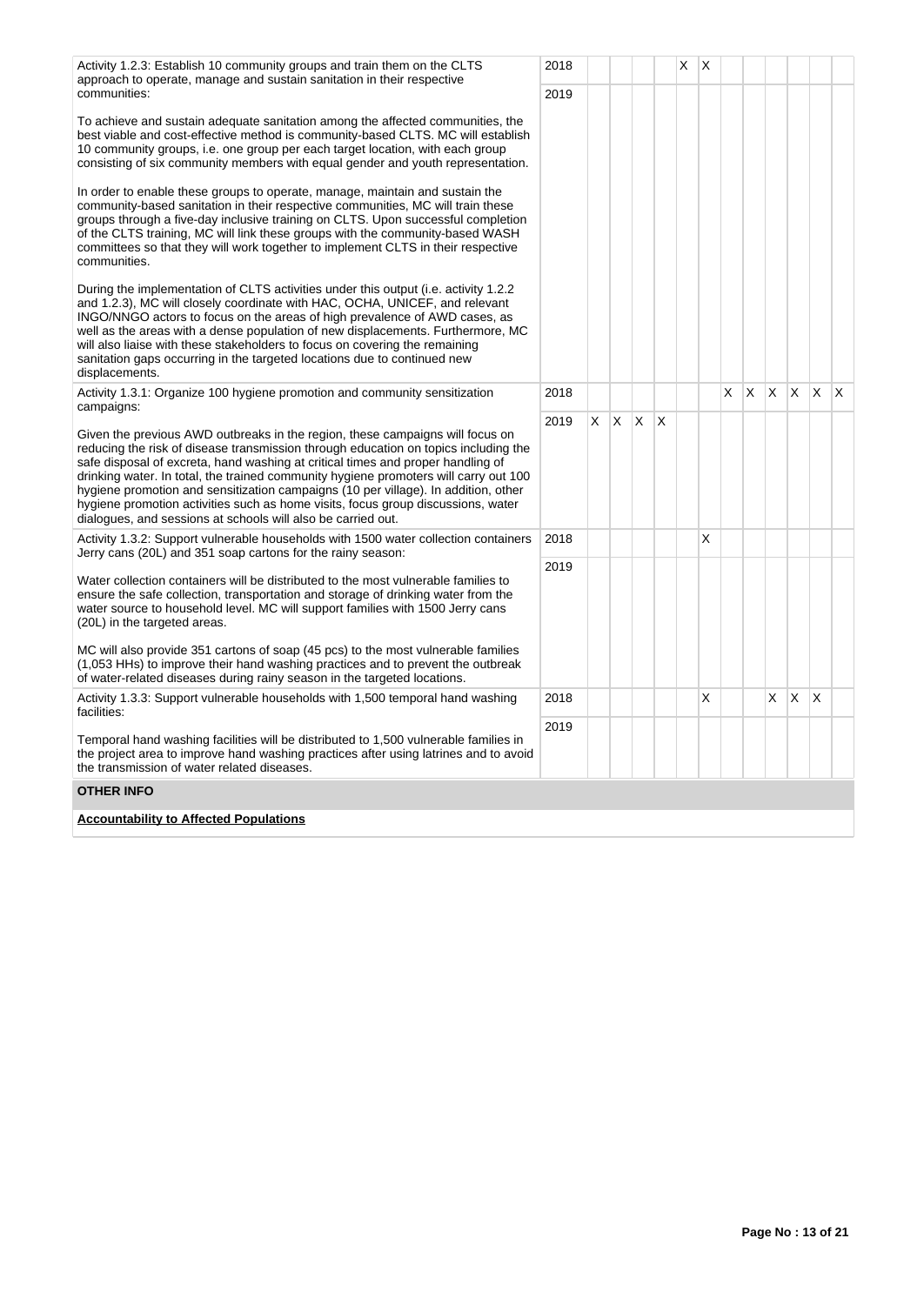MC, with the active participation of partners, places the issue of accountability at the core of this project design, implementation, monitoring and evaluation processes. This commitment to the issue of accountability to the affected population is reflected by ensuring quality and timely programming and interventions. MC and its partners view communities as leading the solutions for the humanitarian issues they face and thus are regarded as key stakeholders in the design, implementation and monitoring and evaluation of the project.

Accordingly, communities have been involved in all stages of project design including needs assessments, identification of priority activities, and selection of affected areas and vulnerable beneficiaries. The following are examples of concrete community involvement in different stages of the project design and implementation: consultation with the community on beneficiary selection as well as the selection of the locations for targeted WASH activities; active involvement of community during hygiene promotion campaigns and other implementation activities; and strong involvement during the PDM process. To ensure full participation of targeted communities in the implementation of the project, at the outset of the award, MC and its partners will conduct a community participatory planning exercise with the targeted communities and locations to confirm the type of interventions required to implement all project activities and to ensure that, project deliverables are approved and accepted by the community. MC will strictly adhere to the WASH sector's SoPs for program implementation and work to promote best practices. Furthermore, the beneficiaries will be briefed at the outset of the program through community meetings about the activities of the project and the quantity and quality of inputs which will be provided.

In line with the monthly monitoring assessments which will be conducted, MC will also hold periodic joint review meetings with the affected communities to share information about the project's progress and to address any unforeseen concerns in a timely manner. During the project's implementation, MC will ensure transparency in documenting and transferring project inputs to the community as stipulated in the Technical Agreement.

Throughout the project's implementation, MC will establish a community complaint mechanism and will place a complaint and suggestion box at each village (preferably with the locality office or with WASH committee), where the community members have the opportunity to record their concerns/issues. Furthermore, MC will assign designated focal points from each organization with whom the community members can voice their concerns/issues and be able to hear back responses and explanations for their issues. In the event of receiving any complaint/concern/issue by the beneficiaries, MC will promptly call an ad hoc meeting at the state level and invite the key stakeholders, to deliberate the issue to take needed corrective measure accordingly. These meetings will be properly documented and the minutes will be shared among all the stakeholders. Furthermore, the updated status of beneficiary complaints will be an agenda item for MC's regular internal monthly meetings.

#### **Implementation Plan**

MC will directly implement the project with the targeted communities (including women and youth) and community-based WASH committees. MC will work closely with WES, the WASH sector, UNICEF, OCHA, HAC, and IOM to ensure that there is no overlap or duplication of efforts. MC will carry out a general feasibility assessment at the onset of the project to determine the scope of the activities and resources required.

The MC project team will be led by the Senior Program Officer – WASH, supported by two program officers: a senior WASH officer and a WASH officer. The program team will be supported by the operations and finance teams based in Nyala - South Darfur.

MC, with the active participation of targeted communities and community-based WASH committees, will develop the work plan. Data collection at all levels and reporting will be carried out with community participation and MC will provide designed templates, tools, and formats for this. For this purpose, MC will use a blend of award winning adaptive management tools which MC has used in the Syria response and which have proved to be very effective.

The continuous consultation with beneficiaries on project design, implementation and evaluation will be a priority so that the targeted communities have ownership of the process and engage in managing the WASH services to ensure sustainability. MC adheres to SPHERE standards, WES – SDS Standard Operating Procedures and the WASH sector guidelines to provide adequate and durable WASH services for women and men and people with special needs. MC will use environmentally friendly materials and design to respect gender considerations.

Since June 2013, MC has systematically built the capacity of IDP communities, local authorities, implementing partners, and the WASH sector to sustain, expand, coordinate and manage critical WASH services in SDS. MC will carry out community participatory planning at the onset of the project to determine the scope of activities and resources required. The project staff will supervise the identification and verification of vulnerable beneficiaries with the active participation of community-based WASH committees and follow-up ongoing activities until its completion phase to ensure quality programming, and that gender, protection, environment, needs of special groups, and sustainability issues are taken into consideration. MC promotes equal access and participation of women, people living with disabilities (PWD), children, the elderly, and vulnerable people with special needs.

MC also promotes best practices in waste management and water management (including groundwater monitoring and water safety plan). MC uses environmentally friendly and locally made and preferred materials in the construction of WASH facilities and in items used for sanitation and hygiene at the community and household level. MC implements activities prioritizing the protection of children and women, for example addressing accessibility to latrines and other sanitation facilities within communities.

Furthermore, MC will ensure the proper visibility as per the SHF guidelines and the sector's minimum requirement, therefore, each activity will have a suitable visibility product such a signpost or a plaque for infrastructure, banner during training, panaflex signs for newly constructed latrines etc.

## **Coordination with other Organizations in project area**

| IOM, WASH sector, UNOCHA, Humanitarian Aid Commission, The<br>Coordination to avoid overlap and duplication of activities, Technical<br>Ministry of Health South Darfur, UNICEF, UNHCR, Water, Environment<br>support, coordination and process reporting to avoid any overlap or<br>duplication of activities among sector implementing<br>and Sanitation Department South Darfur<br>partners, Technical support, coordination and process reporting to<br>avoid overlap and duplication of activities among sector<br>sharing, Technical support, coordination and information sharing<br>Technical support, coordination and information sharing, Technical<br>support, coordination and information sharing, Coordination to avoid | Name of the organization | Areas/activities of collaboration and rationale                                                                  |
|----------------------------------------------------------------------------------------------------------------------------------------------------------------------------------------------------------------------------------------------------------------------------------------------------------------------------------------------------------------------------------------------------------------------------------------------------------------------------------------------------------------------------------------------------------------------------------------------------------------------------------------------------------------------------------------------------------------------------------------|--------------------------|------------------------------------------------------------------------------------------------------------------|
|                                                                                                                                                                                                                                                                                                                                                                                                                                                                                                                                                                                                                                                                                                                                        |                          | implementing parties, Technical support, coordination and information<br>an overlap or duplication of activities |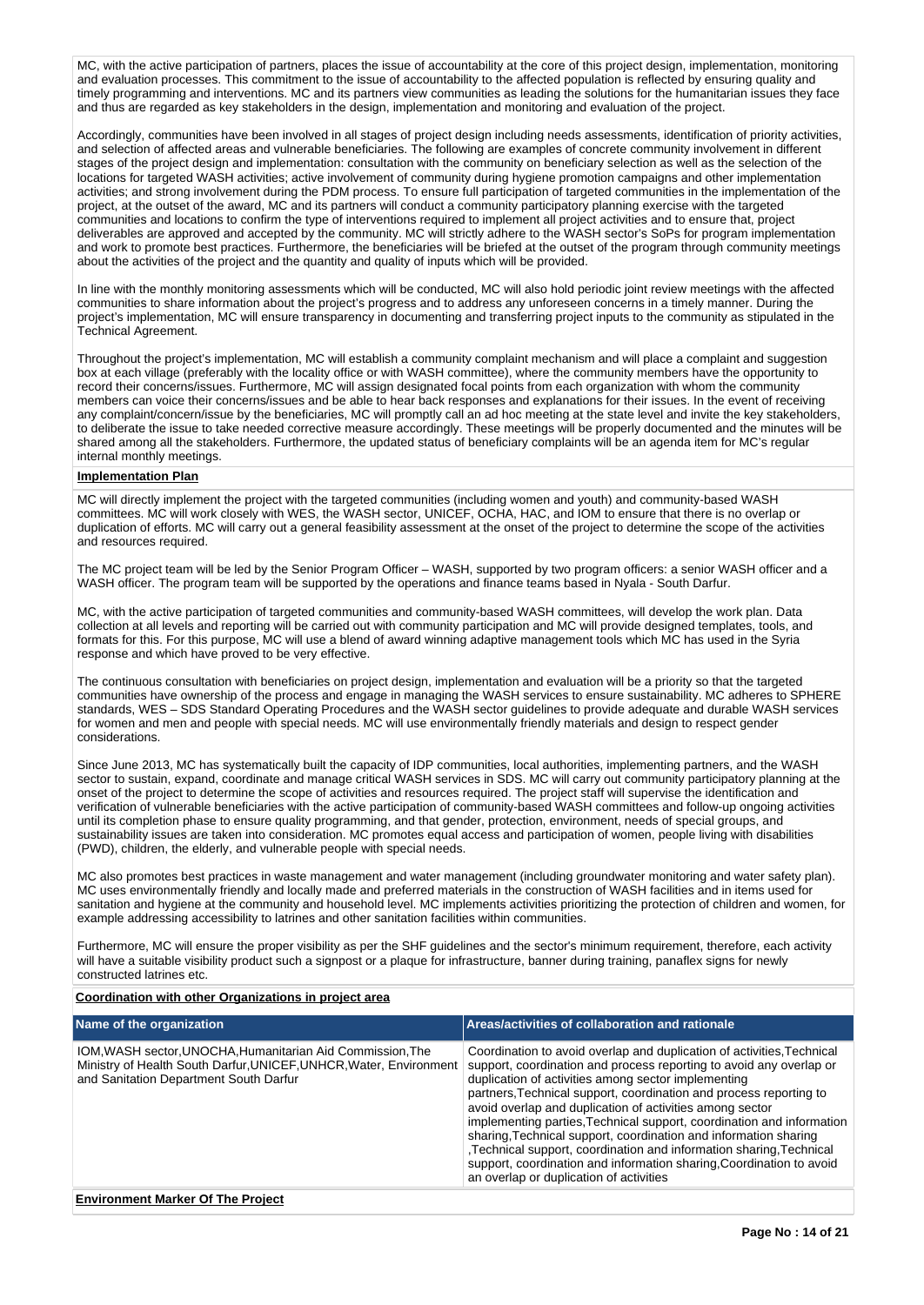## **Gender Marker Of The Project**

2a- The project is designed to contribute significantly to gender equality

## **Justify Chosen Gender Marker Code**

Throughout the proposed project's technical design (including the needs assessment, data collection and reporting, activity implementation, service delivery and beneficiary feedback), the project promotes equal access and the participation of women (especially in female-headed households and families with disabled male heads), children and the elderly. MC, along with its partners and in collaboration with targeted beneficiaries, analyzed the different needs of women/girls and men/boys in the assessments conducted and integrated these needs in the planned activities and outcomes. MC also recognizes that women and men respond differently, have different roles and power dynamics in Sudanese society, and bring different priorities and issues to strategy and programming (design, implementation, monitoring, and evaluation). Therefore, the project especially promotes the participation of women in community decision-making groups and in the management of the program activities, while respecting the cultural norms and valuing religious and traditional values.

Furthermore, this project considers the gender concerns and issues in terms of roles and responsibilities. The burden on women in local communities within targeted locations is quite heavy. Traditionally, women and girls are responsible for collecting water outside of their living areas and feel the risks associated with this responsibility disproportionately due to the potential of sexual/gender-based violence (SGBV) as hours to collect water. In addition, one of the reasons given for low school attendance is the lack of latrines, especially for girls. They also face difficulties and risks in relieving themselves outside of school grounds. This is further compounded with protection concerns (for women, girls, and other vulnerable groups) resulting from the scarcity of resources, limited availability of basic services, overcrowding, and competition to access limited resources. MC will ensure that the groups are aware of the gender issues related to latrine construction in terms of privacy and access.

## **Protection Mainstreaming**

MC and its partners actively seek out opportunities for interventions to ensure that vulnerable populations such as women, children, the elderly, and persons with disabilities have equal access to humanitarian assistance programs and participation in program design and implementation. Additionally, MC promotes international standards in the program implementation/activities to protect the different needs and rights of the most vulnerable segments of communities and minority groups. MC will closely work with Rural Development and community leaders to raise awareness of the rights and special needs of vulnerable groups while accessing the services provided under this project, and will exert the necessary efforts to mainstream protection issues throughout the implementation process. MC will ensure that WASH services and activities carried out by qualified staff of MC preserve the safety and dignity of target beneficiaries. Furthermore, MC will hold a one-day session on protection principles for the team prior to the launch of activities.

Furthermore, MC will also ensure that confidentiality and privacy of beneficiaries are respected in terms of information sharing and the taking of photographs. MC will make sure that lack of documentation (registration, ID cards etc.) does not exclude individuals from accessing services, and will assist beneficiaries in obtaining necessary documents if required. MC and its partners will liaise with the communities and local authorities to explore the options to ensure the security for women tending their fields against violence and abuse.

Furthermore, MC, with the consultation of respective communities, will ensure the equal representation of vulnerable groups in beneficiary selection. Hence, respecting the demographic distribution, 50% of the WASH inputs recipient beneficiaries will be selected from these vulnerable groups thus ensuring that these groups will have equal access to these services.

MC is aware that depending solely on community leaders as a complaints mechanism can risk excluding or marginalizing the most vulnerable groups. Therefore, at the onset of the project, MC will undertake community consultations to determine additional appropriate and accessible feedback/complaints mechanisms. Some possible examples could include designated hours at MC offices and post boxes in communities or project sites. Furthermore, MC will hold a kickstart meeting at each village to clearly and explicitly share the project details with these communities and what services will be committed to them under this project, giving them a clear picture of what they can expect from the project and updating them on the complaints mechanism. All of MC's project staff will be trained in and aware of the complaints procedures in place for the project. In case of any complaints, these will be passed onto MC's senior management team at Khartoum's country office who will take prompt actions to assess the complaint and take corrective measures to address the situation.

# **Country Specific Information**

## **Safety and Security**

The security situation in South Darfur is unpredictable and remains volatile most of the times, similar to the rest of the conflict-affected areas in Sudan, particularly with the demobilization efforts of rebel groups. To ensure safety and security of its staff and smooth uninterrupted implementation of project activities, MC has updated security and safety plans in place to prevent and respond to threats. MC works closely with UN agencies, local partner organizations, and stakeholders to share security information, coordination, and joint security emergency response including evacuation and relocation. Furthermore, MC has strong community networks at the locality level and in their respective work areas. MC also has a well-established field office and a strong community network in Nyala for many years which can be instrumental in ensuring the safety and security of staff and project assets, as well as the overall coordination hub for activities. Additionally, MC will instruct field staff to take the requisite UNDSS field security training, and will closely coordinate with UNDSS and UNOCHA.

## **Access**

MC has been active in South Darfur since 2009 implementing WASH, FSL, and early recovery programs targeting IDPs, returnees, refugees and vulnerable host communities. MC has equally been an active member of the WASH and FSL sectors at the state and Khartoum levels since 2009. Accessibility and a well-established presence have been the driving criteria in the selection of local partners. Through robust programming and quality program implementation, MC has become well respected and trusted by communities as well as other stakeholders. In addition, MC has been able to implement integrated WASH, FSL, health and nutrition programs in South Darfur for many years and its efforts registered notable contributions in improving the lives of vulnerable populations. This has increased their acceptance and accessibility to the hard to reach communities. The targeted areas are currently accessible and MC does not expect any challenges of securing travel permits to implement in their respective localities. Furthermore, MC has a good working relationship with HAC and the authorities and travel permit requests have never been rejected so far.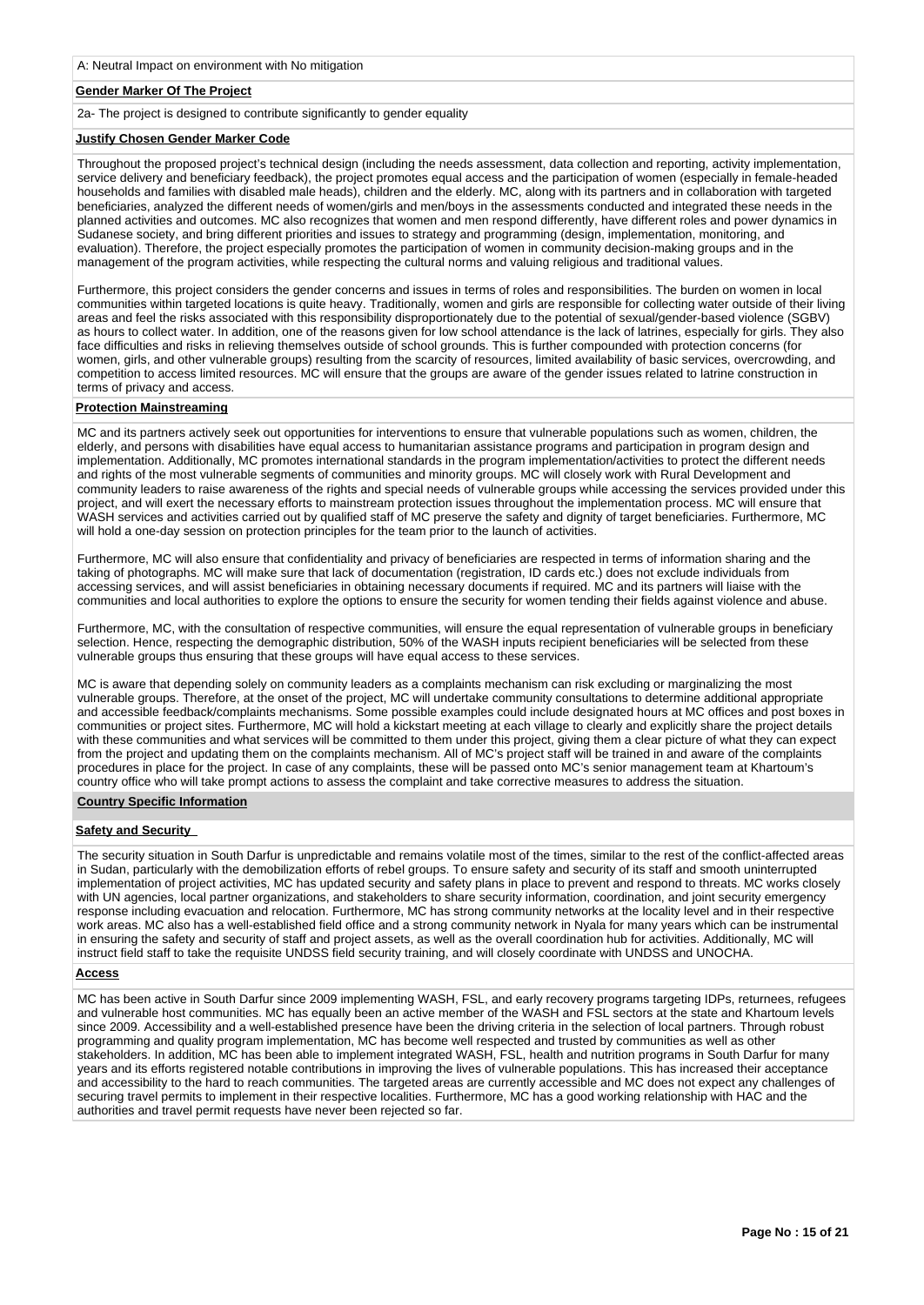# **BUDGET**

| ᄓᄖᄖ  |                                                                                                                                                                                                                                                                                                                                                                                                                                                                                                                                                                                                                                                                                                         |   |                  |                        |                                   |                           |                   |
|------|---------------------------------------------------------------------------------------------------------------------------------------------------------------------------------------------------------------------------------------------------------------------------------------------------------------------------------------------------------------------------------------------------------------------------------------------------------------------------------------------------------------------------------------------------------------------------------------------------------------------------------------------------------------------------------------------------------|---|------------------|------------------------|-----------------------------------|---------------------------|-------------------|
| Code | <b>Budget Line Description</b>                                                                                                                                                                                                                                                                                                                                                                                                                                                                                                                                                                                                                                                                          |   | $D / S$ Quantity | Unit<br>cost           | <b>Duration</b><br>Recurran<br>ce | $\%$<br>charged<br>to CHF | <b>Total Cost</b> |
|      | 1. Staff and Other Personnel Costs                                                                                                                                                                                                                                                                                                                                                                                                                                                                                                                                                                                                                                                                      |   |                  |                        |                                   |                           |                   |
| 1.1  | International staff                                                                                                                                                                                                                                                                                                                                                                                                                                                                                                                                                                                                                                                                                     | S |                  | 4 6,000<br>.00         | 12                                | 6.00                      | 17,280.00         |
|      | International Staff salary Country Director @ \$8,500<br>Provides general management support to the program, including donor and government representation, staff management,<br>strategic planning and liaises with the other MC offices in the region and in the US and UK. 6% of the total salary is charged to<br>this project.<br>Design, Monitoring and Evaluation Manager @ \$6,500<br>This position is responsible for the overall monitoring, reporting and documentation of the MC portfolio.6% of the total salary is                                                                                                                                                                        |   |                  |                        |                                   |                           |                   |
|      | charged to this project.<br>Development Program and Reporting Officer @ \$5,000<br>Works with the Head of Programs, program team and M&E department is responsible for backstopping and supporting program<br>activities through regular donor report writing, correspondence follow up with donors and stakeholders, coordination with cluster<br>partners, and M&E activities. This position also includes support program management. 6% of the total salary will be charged to<br>this grant<br>Communication Officer @ \$4000                                                                                                                                                                      |   |                  |                        |                                   |                           |                   |
|      | This position is responsible for the overall communication, outreach and coordination of the program with key stakeholders. 6% of<br>the total salary is charged to this project.                                                                                                                                                                                                                                                                                                                                                                                                                                                                                                                       |   |                  |                        |                                   |                           |                   |
| 1.2  | National staff based in Khartoum                                                                                                                                                                                                                                                                                                                                                                                                                                                                                                                                                                                                                                                                        | S |                  | 8 1,725<br>.00         | 12                                | 8.00                      | 13,248.00         |
|      | establishment and maintenance, compliance, field level procurement, and other technical assistance.<br>Eight staff salary and benefits with unit cost \$1725 charging 6% x 12 months<br>1) Finance Manager @ \$2,838.50<br>2) Roaming Compliance Manager @ \$2,262.10<br>3) Assistance Finance Manager @ \$1,867.20<br>4) Finance and Sub grant officer @ \$1,450.30<br>5) HR & Administration Manager @ \$2,237<br>6) Logistics officer & Procurement @ \$1,352.40<br>7) Cleaner @ \$791<br>8) Driver @ \$910.20                                                                                                                                                                                       |   |                  |                        |                                   |                           |                   |
| 1.3  | National staff based in Nyala                                                                                                                                                                                                                                                                                                                                                                                                                                                                                                                                                                                                                                                                           | S |                  | 11 648.4<br>5          | 12                                | 6.20                      | 5,306.91          |
|      | This team of support staff provides country and field wide support to all projects, procurement, security and other general support<br>activities required in the implementation process of projects activities. They are responsible for staff capacity building, system<br>establishment and maintenance, compliance, filed level procurement, and other technical assistance.<br>Eleven staff salary and benefits with unit cost \$648.45 charging 6.2% x 12 month<br>1) Field Finance Manager \$1277<br>2) Finance and Sub grant Officer \$657<br>3) Admin & HR Officer \$768<br>4) Logistics and Procurement Officer \$946<br>5) 4 Guards @ \$1,985<br>6) 2 Cleaners @ \$1000<br>7) Driver @ \$500 |   |                  |                        |                                   |                           |                   |
| 1.4  | National program staff based in Nyala                                                                                                                                                                                                                                                                                                                                                                                                                                                                                                                                                                                                                                                                   | D |                  | 2 550.0<br>0           | 12                                | 100.00                    | 13,200.00         |
|      | Unit cost $$ 1,100$ for 2 staff for x 12 months<br>2 national program officers:<br>Senior WASH Officer @100 % charged to this grant- \$600 (Salary and Benefits)<br>WASH Officer @100 % charged to this grant \$500 (Salary & Benefits)<br>These staff will be responsible for work plans, reporting, and project implementation and program compliance. To ensure the<br>achievement of program results, they will stay for the entire project period.                                                                                                                                                                                                                                                 |   |                  |                        |                                   |                           |                   |
|      | <b>Section Total</b>                                                                                                                                                                                                                                                                                                                                                                                                                                                                                                                                                                                                                                                                                    |   |                  |                        |                                   |                           | 49,034.91         |
|      | 2. Supplies, Commodities, Materials                                                                                                                                                                                                                                                                                                                                                                                                                                                                                                                                                                                                                                                                     |   |                  |                        |                                   |                           |                   |
| 2.1  | Drilling of 6 new boreholes and upgrade into solar systems in<br>Deribat:                                                                                                                                                                                                                                                                                                                                                                                                                                                                                                                                                                                                                               | D |                  | $6 \mid 24,53$<br>6.68 | 1                                 | 100.00                    | 147,220.08        |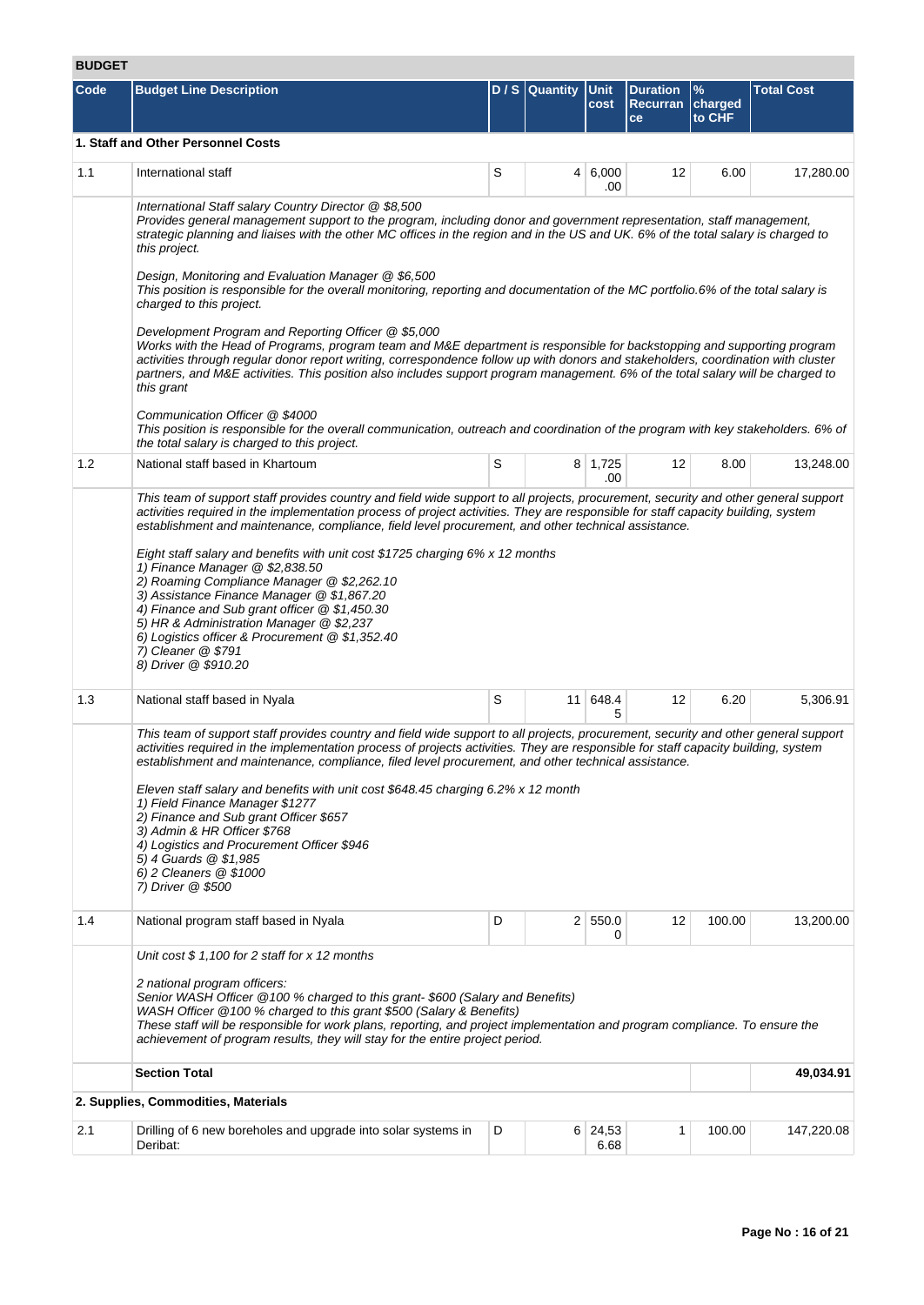|     | MC will conduct a geophysics study on the potential sites to determine availability of water. Based on the results of this<br>geophysics survey, MC will drill six boreholes, test the chemical and bacteriological quality of water, conduct pumping test of their<br>yields, three boreholes will be installed with hand pumps and the remaining three will be upgraded into solar powered systems<br>with a backup diesel-powered generator, elevated water storage tank, water points and animal troughs.                                                                                                                                                                                                                                                                                                                                                                                          |   |  |                       |              |        |          |  |  |
|-----|--------------------------------------------------------------------------------------------------------------------------------------------------------------------------------------------------------------------------------------------------------------------------------------------------------------------------------------------------------------------------------------------------------------------------------------------------------------------------------------------------------------------------------------------------------------------------------------------------------------------------------------------------------------------------------------------------------------------------------------------------------------------------------------------------------------------------------------------------------------------------------------------------------|---|--|-----------------------|--------------|--------|----------|--|--|
|     | The sizing of the system depends on the depth of the borehole, tank elevation and yield of the borehole. Upon completion of the<br>installation, each water supply system will be handed over to community-based WASH committees for CBOM based on cost<br>recovery through the water user fee system. MC will coordinate with IOM to identify the critical locations based on the needs and<br>access of water points.                                                                                                                                                                                                                                                                                                                                                                                                                                                                                |   |  |                       |              |        |          |  |  |
|     | Costs include:<br>Drill boreholes for hand pumps. Unit $cost = $6,75$<br>Geophysics survey = $$1,250$ per sites<br>Cost per borehole = $$8,000x$ 6 boreholes = $$48,000$                                                                                                                                                                                                                                                                                                                                                                                                                                                                                                                                                                                                                                                                                                                               |   |  |                       |              |        |          |  |  |
|     | Solar pump system including controller and motor, 1 x $$4000 = $4000$<br>Solar panels, 30 pcs $x $125 = $3750$<br>Support structure = $$1500$<br>Transportation cost of the materials= \$500<br>Welding of solar panels= \$500<br>Power pack=\$2000                                                                                                                                                                                                                                                                                                                                                                                                                                                                                                                                                                                                                                                    |   |  |                       |              |        |          |  |  |
|     | Labor cost = $$1250 \times 1$ site = $$1250$<br>Generator Perkins 12 KVA= \$1750<br>Construction of fences for solar panels and labor cost \$5600<br>Elevated water storage tanks capacity 12 meter cubic = $$7500$<br>Cost per system = $$30,024.92$ X 3 systems = $$90,074.76$                                                                                                                                                                                                                                                                                                                                                                                                                                                                                                                                                                                                                       |   |  |                       |              |        |          |  |  |
|     | Costs of water distribution points include:<br>4 metal pipe 2 inch = 4 x \$25 = \$100, 6 bags of cement x \$17= \$102, Tap stands = 6x \$300 = \$1800, 2 rolls wire = \$56 1 bar 2.5<br>lina \$15, angle 1.25 in = \$18, bending wire \$3, fitting \$75, door \$75, 3 rolls of plastic pipe 2 inch \$372, labor cost \$150<br>costs per distribution points= $$2,195 \times 3$ points = $$6,585$<br>Total costs of drilling boreholes and upgrading of 6 systems= \$147,220.08                                                                                                                                                                                                                                                                                                                                                                                                                         |   |  |                       |              |        |          |  |  |
| 2.2 | Establishment of India mark II hand pumps spare parts supply<br>chain center in Deribat:                                                                                                                                                                                                                                                                                                                                                                                                                                                                                                                                                                                                                                                                                                                                                                                                               | D |  | 1 5,585<br>.00        | $\mathbf{1}$ | 100.00 | 5,585.00 |  |  |
|     | MC will establish one hand pump spare parts supply chain in Deribat, the capital of EJM. MC will empower the Water committees<br>to take full responsibility of O&M of water facilities in targeted villages. Provision of spare parts is key element of community<br>ownership and ensures community to have access to spare parts for their hand pumps. The creation of a hand pump spare parts<br>center will provide easily accessible spare parts for hand pumps in all communities and is essential for achieving sustainable<br>clean water for the target community.<br>Costs include:<br>25 GI pipe 1.25 in \$ 750, 25 rods \$450, 2 cylinders \$ 360,10 chains \$120, 3Head \$555,25 spare part fast moving \$ 750, fitting \$<br>600, metal room $4x4m = $2000$<br>Total costs = $$5,585$                                                                                                   |   |  |                       |              |        |          |  |  |
| 2.3 | Establish and train 10 WASH committees on water<br>management                                                                                                                                                                                                                                                                                                                                                                                                                                                                                                                                                                                                                                                                                                                                                                                                                                          | D |  | $4 \mid 1,546$<br>.00 | $\mathbf{1}$ | 100.00 | 6,184.00 |  |  |
|     | MC will continue the process of increasing community ownership and management of their respective water supply systems in<br>Deribat rural villages, by establishing and training 10 WASH committees on water sources management and water fees<br>collection. Based on MC's experience and successful implementation of WASH community based operation and maintenance<br>(CBOM) in IDP camps MC will be working with WASH committees to determine the level of water user fees to be collected in<br>regular basis in each village to ensure sustainability and provision of safe drinking water to beneficiaries in the targeted areas.<br>Costs include,<br>Refresher for 100 participants 100 plus 2 facilitators = 102 person x \$4 x 3 days = \$1224, incentives for facilitators 2 x\$37 x 3<br>days x 1 workshops=\$222, stationary = \$100 cost per training =\$1546 x 4 workshops = \$6,184 |   |  |                       |              |        |          |  |  |
| 2.4 | Water operators trained on operation and maintenance of<br>water systems                                                                                                                                                                                                                                                                                                                                                                                                                                                                                                                                                                                                                                                                                                                                                                                                                               | D |  | 1 878.0<br>0          | 1            | 100.00 | 878.00   |  |  |
|     | Select and train 18 water operators on the operation and maintenance of diesel generator and solar systems. Additionally, MC<br>will train these operators on water chlorination, water fees collection, the maintenance of water lines, and the replacement of<br>water fittings. MC will also provide them with generator and solar toolkit. These water operators will work directly under<br>supervision of WASH committee who will pay them a monthly incentive for their work.<br>Costs include:<br>Refresher for 18 participants: 18 participants plus2 facilitators = 20 persons x \$4x 5 days = \$400; Incentives for facilitators= 2 x<br>\$37 x 5 days x 1 workshops = \$370; stationary and supplies = \$108<br>Total unit $cost = $878$                                                                                                                                                   |   |  |                       |              |        |          |  |  |
| 2.5 | Monitoring water quality at water systems in the targeted<br>locations                                                                                                                                                                                                                                                                                                                                                                                                                                                                                                                                                                                                                                                                                                                                                                                                                                 | D |  | $1 \mid 2,160$<br>.00 | 3            | 100.00 | 6,480.00 |  |  |
|     | MC will support the above-mentioned water operators to conduct regularly monitoring of free residual chlorine (FRC) at water<br>points, to ensure water quality is meet SPHERE standards. The trained water operator will be equipped with chlorine pool testers<br>to carry out 180 FRC water samples per month at water systems. The results will be shared with the MC team and water<br>committees.<br>Costs include,<br>20 floater x \$20= \$400, 10 pool testers = \$800, DPD1 boxes = \$400, 4 chlorine bucket 50kg = \$560                                                                                                                                                                                                                                                                                                                                                                     |   |  |                       |              |        |          |  |  |
|     | Total unit $cost = $2,160$                                                                                                                                                                                                                                                                                                                                                                                                                                                                                                                                                                                                                                                                                                                                                                                                                                                                             |   |  |                       |              |        |          |  |  |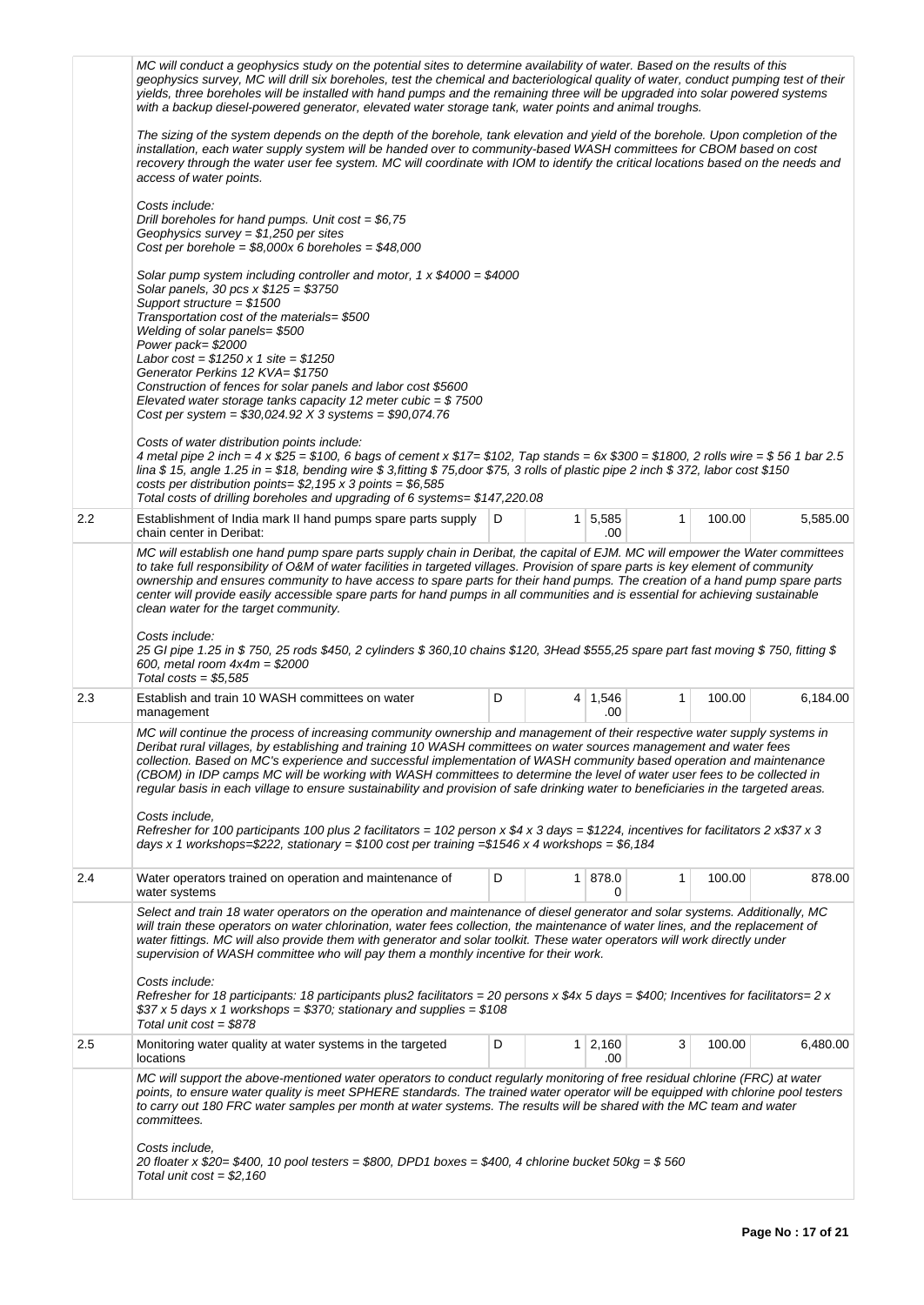| 2.6                                                                                                                                                                                                                                                                                                                                                                                                                                                                                                                                                                                                                                                                                                                                                                                                                                                             | Hand pump mechanics trained on rehabilitation and<br>maintenance                                                                                                                                                                                                                                                                                                                                                                                                                                                                                   | D  | 1  | 3,360<br>.00          | 2            | 100.00 | 6,720.00   |  |
|-----------------------------------------------------------------------------------------------------------------------------------------------------------------------------------------------------------------------------------------------------------------------------------------------------------------------------------------------------------------------------------------------------------------------------------------------------------------------------------------------------------------------------------------------------------------------------------------------------------------------------------------------------------------------------------------------------------------------------------------------------------------------------------------------------------------------------------------------------------------|----------------------------------------------------------------------------------------------------------------------------------------------------------------------------------------------------------------------------------------------------------------------------------------------------------------------------------------------------------------------------------------------------------------------------------------------------------------------------------------------------------------------------------------------------|----|----|-----------------------|--------------|--------|------------|--|
|                                                                                                                                                                                                                                                                                                                                                                                                                                                                                                                                                                                                                                                                                                                                                                                                                                                                 | Train 30 hand pump mechanics on the maintenance of hand pumps, and equip them with 10 hand pump repair toolkits.<br>Community leaders will select the interested community members, who will then knowledge and practical skills on repair of hand<br>pumps. Hand pumps technicians will provide technical support and facilitate the rehabilitation and repair of broken hand pumps.<br>The technicians will also serve as the link between the beneficiaries and the spare parts center in Deribat.                                              |    |    |                       |              |        |            |  |
|                                                                                                                                                                                                                                                                                                                                                                                                                                                                                                                                                                                                                                                                                                                                                                                                                                                                 | Conduct 2 hand pump mechanics trainings. Costs include:<br>Facilitators 2 x 5 days x \$37 x 1 trainings = \$370 refreshments 32 x 5days x \$4 x 1 = \$640; stationary and supplies = \$100<br>Cost per training= $$1,110 \times 2$ trainings= $$2,220$                                                                                                                                                                                                                                                                                             |    |    |                       |              |        |            |  |
|                                                                                                                                                                                                                                                                                                                                                                                                                                                                                                                                                                                                                                                                                                                                                                                                                                                                 | Toolkits at $$450 = 10 \times $450 = $4500$                                                                                                                                                                                                                                                                                                                                                                                                                                                                                                        |    |    |                       |              |        |            |  |
|                                                                                                                                                                                                                                                                                                                                                                                                                                                                                                                                                                                                                                                                                                                                                                                                                                                                 | Total $cost = $6,720$                                                                                                                                                                                                                                                                                                                                                                                                                                                                                                                              |    |    |                       |              |        |            |  |
| 2.7                                                                                                                                                                                                                                                                                                                                                                                                                                                                                                                                                                                                                                                                                                                                                                                                                                                             | Existing water points functionality and community ability/<br>willingness to pay survey                                                                                                                                                                                                                                                                                                                                                                                                                                                            | D  |    | $1 \mid 4,513$<br>.90 | $\mathbf{1}$ | 100.00 | 4,513.90   |  |
|                                                                                                                                                                                                                                                                                                                                                                                                                                                                                                                                                                                                                                                                                                                                                                                                                                                                 | Costs associated with the design, monitoring and evaluation of programs. Includes outside consultants and evaluator fees,<br>meeting expenses, small supplies, etc.                                                                                                                                                                                                                                                                                                                                                                                |    |    |                       |              |        |            |  |
| 2.8                                                                                                                                                                                                                                                                                                                                                                                                                                                                                                                                                                                                                                                                                                                                                                                                                                                             | Rehabilitation of 8 existing non-functional hand pumps (NFHP) D<br>in Deribat                                                                                                                                                                                                                                                                                                                                                                                                                                                                      |    |    | $8 \mid 1,205$<br>.00 | 1            | 100.00 | 9,640.00   |  |
|                                                                                                                                                                                                                                                                                                                                                                                                                                                                                                                                                                                                                                                                                                                                                                                                                                                                 | Based on the results of the functionality survey (under activity 1.1.1), MC will rehabilitate 8 HPs including dismantling and<br>replacement of pipes, rods and small spare parts, concrete apron, drainages systems and animal troughs) for existing non-<br>functional hand pumps to restore their functionality in (Tayba, Turgengy, Arokoom, Fodana, Njartanga, Kery, Wiri, Korny, Sorrow,<br>Ghorbal) villages.<br>MC will support community with fast moving spare parts and equip the selected hand pump mechanics with tools to facilitate |    |    |                       |              |        |            |  |
|                                                                                                                                                                                                                                                                                                                                                                                                                                                                                                                                                                                                                                                                                                                                                                                                                                                                 | maintenance/repair of non-functional hand pumps in the targeted villages.<br>MC will carry out rapid water quality testing to measure prevalence of E.Coli bacteria, where contamination is detected the hand<br>pump will be disinfected by chlorine and conduct a sanitary survey to identify source of infection and the remove contaminants.<br>Upon completion of rehabilitation, each hand pump will be handed over to the respective community-based WASH committee for<br>CBOM based on cost recovery through the water user fee system.   |    |    |                       |              |        |            |  |
|                                                                                                                                                                                                                                                                                                                                                                                                                                                                                                                                                                                                                                                                                                                                                                                                                                                                 | Materials costs include:<br>2 Cement \$35, 5 rods \$85, 5 metal pipes 1.25 in \$175, 1 chain \$12, 1 Head \$185, 1 spare part fast moving \$25, 1 cylinders \$180,<br>labor costs for rehabilitation and fence \$250, 2 rolls of wire \$37, pipe 1.5 in for fence \$125, angle \$15 steel bar, 2.5 lina \$15,<br>bending wire, $$3$ , door \$75.<br>Total unit cost = $$1205$ ; Total cost = $8 \times $1205 = $9,640$                                                                                                                             |    |    |                       |              |        |            |  |
|                                                                                                                                                                                                                                                                                                                                                                                                                                                                                                                                                                                                                                                                                                                                                                                                                                                                 | <b>Section Total</b>                                                                                                                                                                                                                                                                                                                                                                                                                                                                                                                               |    |    |                       |              |        | 187,220.98 |  |
| 3. Equipment                                                                                                                                                                                                                                                                                                                                                                                                                                                                                                                                                                                                                                                                                                                                                                                                                                                    |                                                                                                                                                                                                                                                                                                                                                                                                                                                                                                                                                    |    |    |                       |              |        |            |  |
| NA.                                                                                                                                                                                                                                                                                                                                                                                                                                                                                                                                                                                                                                                                                                                                                                                                                                                             | <b>NA</b>                                                                                                                                                                                                                                                                                                                                                                                                                                                                                                                                          | NA | 0  | 0.00                  | 0            | 0      | 0.00       |  |
|                                                                                                                                                                                                                                                                                                                                                                                                                                                                                                                                                                                                                                                                                                                                                                                                                                                                 | ΝA                                                                                                                                                                                                                                                                                                                                                                                                                                                                                                                                                 |    |    |                       |              |        |            |  |
|                                                                                                                                                                                                                                                                                                                                                                                                                                                                                                                                                                                                                                                                                                                                                                                                                                                                 | <b>Section Total</b>                                                                                                                                                                                                                                                                                                                                                                                                                                                                                                                               |    |    |                       |              |        | 0.00       |  |
|                                                                                                                                                                                                                                                                                                                                                                                                                                                                                                                                                                                                                                                                                                                                                                                                                                                                 | 4. Contractual Services                                                                                                                                                                                                                                                                                                                                                                                                                                                                                                                            |    |    |                       |              |        |            |  |
| ΝA                                                                                                                                                                                                                                                                                                                                                                                                                                                                                                                                                                                                                                                                                                                                                                                                                                                              | <b>NA</b>                                                                                                                                                                                                                                                                                                                                                                                                                                                                                                                                          | NА | 0  | 0.00                  | 0            | 0      | 0.00       |  |
|                                                                                                                                                                                                                                                                                                                                                                                                                                                                                                                                                                                                                                                                                                                                                                                                                                                                 | ΝA                                                                                                                                                                                                                                                                                                                                                                                                                                                                                                                                                 |    |    |                       |              |        |            |  |
|                                                                                                                                                                                                                                                                                                                                                                                                                                                                                                                                                                                                                                                                                                                                                                                                                                                                 | <b>Section Total</b>                                                                                                                                                                                                                                                                                                                                                                                                                                                                                                                               |    |    |                       |              |        | 0.00       |  |
| 5. Travel                                                                                                                                                                                                                                                                                                                                                                                                                                                                                                                                                                                                                                                                                                                                                                                                                                                       |                                                                                                                                                                                                                                                                                                                                                                                                                                                                                                                                                    |    |    |                       |              |        |            |  |
| 5.1                                                                                                                                                                                                                                                                                                                                                                                                                                                                                                                                                                                                                                                                                                                                                                                                                                                             | Local airfare and travel expenses including per diem expenses                                                                                                                                                                                                                                                                                                                                                                                                                                                                                      | D  | 8  | 400.0                 | 1            | 100.00 | 3,200.00   |  |
|                                                                                                                                                                                                                                                                                                                                                                                                                                                                                                                                                                                                                                                                                                                                                                                                                                                                 | The \$400 unit cost includes domestic airfare travel between the project locations. The purpose of the travel is to allow staff to<br>implement the project activities and facilitate their attendance at monthly coordination meetings.                                                                                                                                                                                                                                                                                                           |    |    |                       |              |        |            |  |
|                                                                                                                                                                                                                                                                                                                                                                                                                                                                                                                                                                                                                                                                                                                                                                                                                                                                 | <b>Section Total</b>                                                                                                                                                                                                                                                                                                                                                                                                                                                                                                                               |    |    |                       |              |        | 3,200.00   |  |
|                                                                                                                                                                                                                                                                                                                                                                                                                                                                                                                                                                                                                                                                                                                                                                                                                                                                 | 6. Transfers and Grants to Counterparts                                                                                                                                                                                                                                                                                                                                                                                                                                                                                                            |    |    |                       |              |        |            |  |
| 6.1                                                                                                                                                                                                                                                                                                                                                                                                                                                                                                                                                                                                                                                                                                                                                                                                                                                             | Construction of 4356 new household latrines through a CLTS<br>approach                                                                                                                                                                                                                                                                                                                                                                                                                                                                             | D  | 10 | 400.0<br>0            | $\mathbf{1}$ | 100.00 | 4,000.00   |  |
| This activity will be implemented by the local partner RDO. Address sanitation needs of these communities under CLTS approach<br>(as recommended by state ministry of health) in returnee's and host community villages. RDO will conduct community triggering<br>and support the community to design, build and use their own latrines without offering external subsides. Furthermore, to enable<br>CLTS committee to mobilize and convinced community to construct their own latrines, MC will train the committee on CLTS<br>seven - step approach. The MC team and the CLTS committee will monitor the latrine construction. Once a village has been<br>declared open defecation free (ODF), the community will organize ODF celebration to acknowledge this achievement.<br>CLTS ODF celebration costs include: Total cost = 10 sites $x$ \$400 = \$4,000 |                                                                                                                                                                                                                                                                                                                                                                                                                                                                                                                                                    |    |    |                       |              |        |            |  |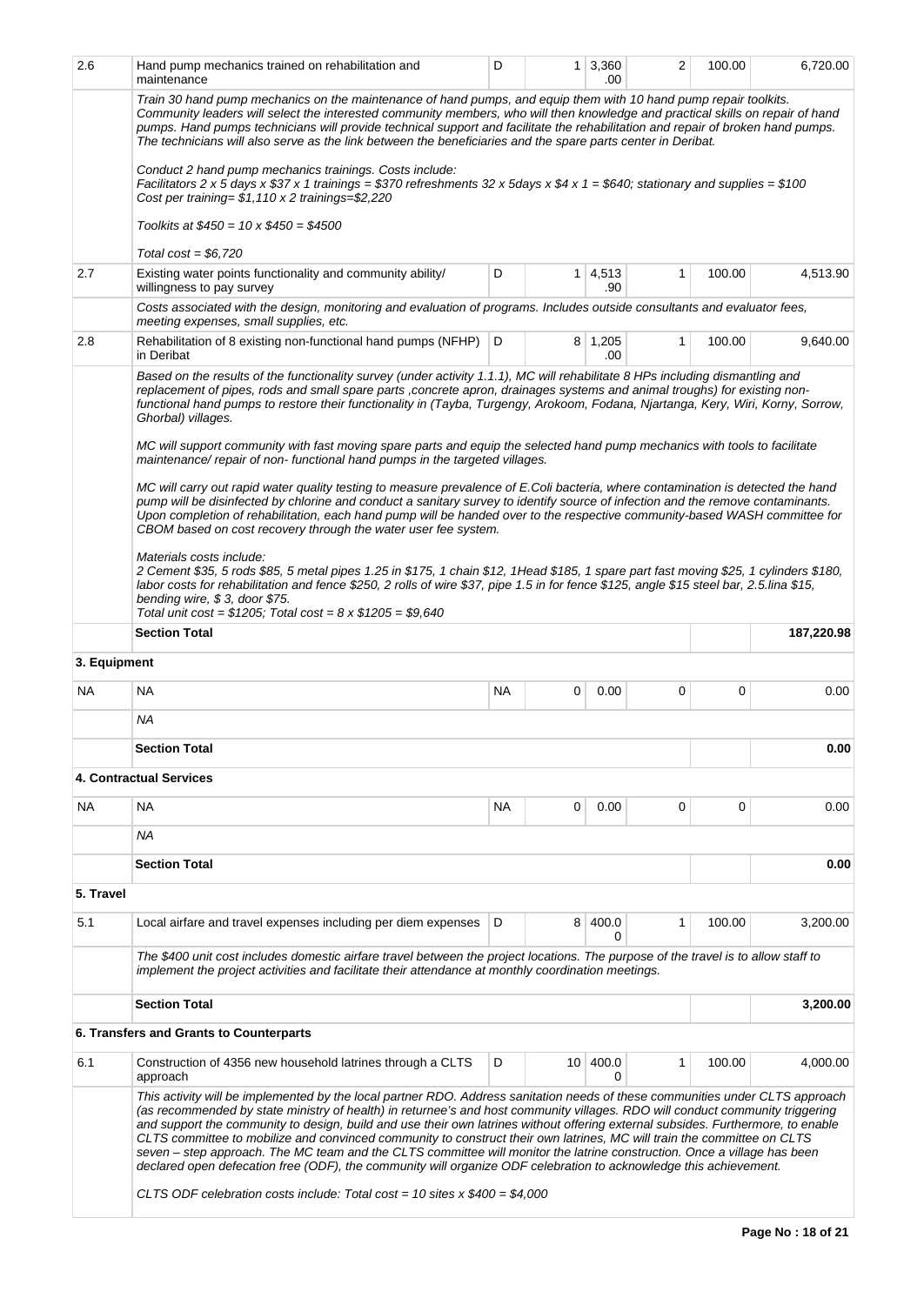| 6.2 | Organize regular cleaning up campaigns                                                                                                                                                                                                                                                                                                                                                                                                                                                                                                                                                                                                                                                                                                                                                                                                   | D |                 | 1 78.00               | 120          | 100.00 | 9,360.00  |  |
|-----|------------------------------------------------------------------------------------------------------------------------------------------------------------------------------------------------------------------------------------------------------------------------------------------------------------------------------------------------------------------------------------------------------------------------------------------------------------------------------------------------------------------------------------------------------------------------------------------------------------------------------------------------------------------------------------------------------------------------------------------------------------------------------------------------------------------------------------------|---|-----------------|-----------------------|--------------|--------|-----------|--|
|     | RDO will support the trained hygiene promoters to conduct the monthly cleaning campaigns by equipping them with the required<br>tools to stage these campaigns. The trained community hygiene volunteers will mobilize community members to conduct regular<br>cleaning campaigns to remove any solid waste from dwellings and public places in their respective communities. MC will support<br>the campaigns with provision of cleaning tools including rakes, local brooms, and wheel barrows. A total of 120 monthly<br>campaigns will be conducted.                                                                                                                                                                                                                                                                                 |   |                 |                       |              |        |           |  |
|     | Costs include:<br>50 Cartons of soap x \$ 17= \$860<br>cleaning tools include 10 sets of 10 rakes, 10 Weeders, & 10 local brooms, 5 wheelbarrows and 10 local basket= \$850 x 10 sites=<br>8500<br>Total cost: \$9,360                                                                                                                                                                                                                                                                                                                                                                                                                                                                                                                                                                                                                   |   |                 |                       |              |        |           |  |
| 6.3 | Organize hygiene promotion and community sensitization<br>campaigns                                                                                                                                                                                                                                                                                                                                                                                                                                                                                                                                                                                                                                                                                                                                                                      | D | $\mathbf{1}$    | 101.0<br>0            | 120          | 100.00 | 12,120.00 |  |
|     | The hygiene promotion campaigns focus on reducing practices associated with the spread of<br>diarrheal diseases transmission by promoting the safe disposal of excreta, hand washing at critical times and the proper handling<br>of drinking water. 120 hygiene promotion and sensitization campaigns will be carried out by trained community hygiene<br>promoters trained under the project. These campaigns will take the form of home visits, focus group discussions, sessions at the<br>local water point, and sessions at schools. These actions will be needs-based/issue specific, as well as general, hygiene<br>promotion community campaigns.<br>Costs include:<br>200 cartons of soap x $$5 x 200$ HPs x 12 months = \$12000<br>Photocopies of PHAST tools mapping and three pile sorting = $$120$<br>Total cost: \$12,120 |   |                 |                       |              |        |           |  |
| 6.4 | Support vulnerable households with water collection containers   D<br>Jerry cans                                                                                                                                                                                                                                                                                                                                                                                                                                                                                                                                                                                                                                                                                                                                                         |   | 1 <sup>1</sup>  | 1,500<br>.00          | 5            | 100.00 | 7,500.00  |  |
|     | This activity will be implemented by the local partner RDO. Water collection containers will be distributed to the most vulnerable<br>families, to ensure the safe collection, transportation and storage of drinking water from water source to household level. 1500<br>Jerry cans (20L) will be distributed under this activity.<br>Costs include: 1500 Jerry cans $x $5 = $7,500$                                                                                                                                                                                                                                                                                                                                                                                                                                                    |   |                 |                       |              |        |           |  |
| 6.5 | Support vulnerable households with temporal hand washing<br>facilities                                                                                                                                                                                                                                                                                                                                                                                                                                                                                                                                                                                                                                                                                                                                                                   | D | $\mathbf{1}$    | 1,500<br>.00          | 2            | 100.00 | 3,000.00  |  |
|     | Temporal hand washing facilities will be distributed to the most vulnerable families, to improve hand washing practices after<br>latrine use and to reduce the risk of transmission of water related diseases. 1500 temporal hand washing facilities will be<br>distributed under this activity.                                                                                                                                                                                                                                                                                                                                                                                                                                                                                                                                         |   |                 |                       |              |        |           |  |
|     | Costs include: 1500 temporal hand washing $x $ 2 = $ 3,000$                                                                                                                                                                                                                                                                                                                                                                                                                                                                                                                                                                                                                                                                                                                                                                              |   |                 |                       |              |        |           |  |
| 6.6 | Support vulnerable households with soap                                                                                                                                                                                                                                                                                                                                                                                                                                                                                                                                                                                                                                                                                                                                                                                                  | D | 17 <sup>1</sup> | 351.0<br>0            | 1            | 100.00 | 5,967.00  |  |
|     | RDO local partner will distribute 351 cartons of soap (45 pcs) to most vulnerable families to improve their hand washing practices<br>and prevent an outbreak of water related diseases during the rainy season.<br>Total cost for the required soap is: \$5,967                                                                                                                                                                                                                                                                                                                                                                                                                                                                                                                                                                         |   |                 |                       |              |        |           |  |
| 6.7 | 200 female community members trained as volunteer hygiene<br>promoters through 6 workshops on PHAST                                                                                                                                                                                                                                                                                                                                                                                                                                                                                                                                                                                                                                                                                                                                      | D |                 | $6 \mid 1,603$<br>.00 | $\mathbf{1}$ | 100.00 | 9,618.00  |  |
|     | Under the program, RDO local partner will train 200 female hygiene promoters. The trainings will focus on the participatory and<br>community-based hygiene promotion approach to increase their knowledge on the best hygiene practices and the critical time for<br>hand washing in their respective communities.<br>Upon successful completion of the training, RDO local partner will link these individuals with the community-based WASH<br>committees so that they will work together to promote hygiene in their respective communities, through a combination of home<br>visits, group discussions, community sessions and school sessions. These actions will include situation specific and targeted                                                                                                                           |   |                 |                       |              |        |           |  |
|     | hygiene promotion campaigns.<br>Costs include:<br>In kind incentives for 200 participants – 80cartons of soap x \$17 = \$1360, incentives for facilitators 2 x \$25 per day x 3 days x1 =<br>\$150, refreshment for participants= \$60 stationery and supplies = \$33<br>Total cost = $$1603x$ 6 workshops = $$9,618$                                                                                                                                                                                                                                                                                                                                                                                                                                                                                                                    |   |                 |                       |              |        |           |  |
| 6.8 | National Staff - Rural Development                                                                                                                                                                                                                                                                                                                                                                                                                                                                                                                                                                                                                                                                                                                                                                                                       | D |                 | $3 \mid 137.1$<br>8   | 10           | 100.00 | 4,115.40  |  |
|     | RDO Local Partner staff: With a unit cost of \$137.18 for 10 months including:<br><b>One Project Officer</b><br><b>One Admin Assistant</b><br><b>One Finance Assistant</b>                                                                                                                                                                                                                                                                                                                                                                                                                                                                                                                                                                                                                                                               |   |                 |                       |              |        |           |  |
| 6.9 | Operational and general costs for Rural Development                                                                                                                                                                                                                                                                                                                                                                                                                                                                                                                                                                                                                                                                                                                                                                                      | D | $\mathbf{1}$    | 226.2<br>0            | 10           | 100.00 | 2,262.00  |  |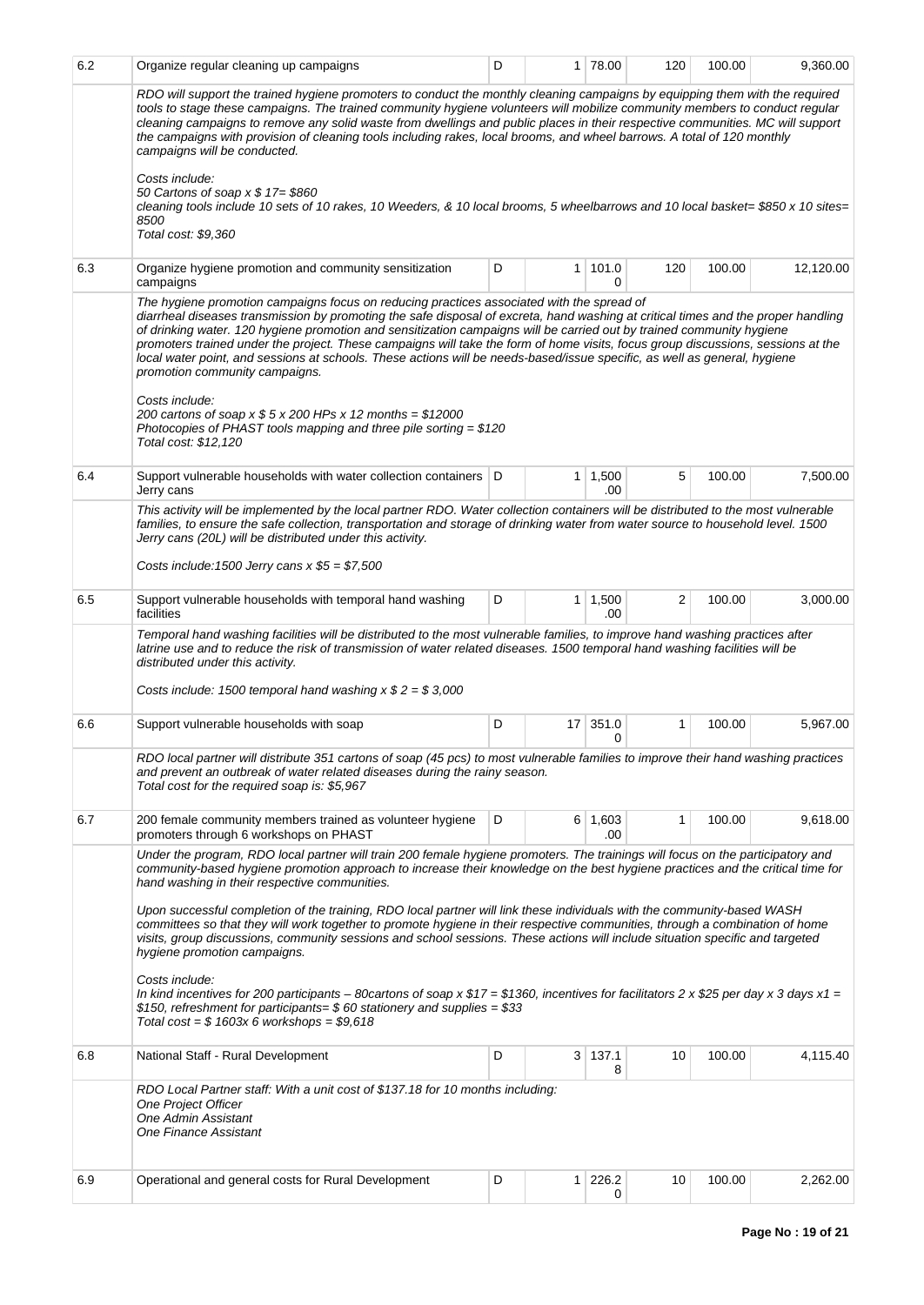| Operational and general costs at a unit cost of \$226.20 for 10 months                                                                                                                                                                                                                                                 |  |   |                |                       |    |        |            |  |
|------------------------------------------------------------------------------------------------------------------------------------------------------------------------------------------------------------------------------------------------------------------------------------------------------------------------|--|---|----------------|-----------------------|----|--------|------------|--|
| 6.10<br>RDO local partner                                                                                                                                                                                                                                                                                              |  | D | 1 <sup>1</sup> | 405.5<br>9            | 10 | 100.00 | 4,055.90   |  |
| Overhead 7%                                                                                                                                                                                                                                                                                                            |  |   |                |                       |    |        |            |  |
| <b>Section Total</b>                                                                                                                                                                                                                                                                                                   |  |   |                |                       |    |        | 61,998.30  |  |
| 7. General Operating and Other Direct Costs                                                                                                                                                                                                                                                                            |  |   |                |                       |    |        |            |  |
| 7.1<br>Vehicle operation and maintenance costs for the Khartoum<br>office                                                                                                                                                                                                                                              |  | S |                | $1 \, 3,000$<br>.00   | 12 | 3.10   | 1,116.00   |  |
| This cost is required to provide transportation services for the direct implementation of projects activities and support functions in<br>both the field and at the country office. 2% of the estimated vehicle running cost (rent, fuel, repair, maintenance, and insurance).                                         |  |   |                |                       |    |        |            |  |
| 7.2<br>Communication, stationery and other cost of the Khartoum<br>office                                                                                                                                                                                                                                              |  | S |                | $1 \, 3,500$<br>.00.  | 12 | 3.10   | 1,302.00   |  |
| This cost for internet, mobile-phone calls and stationery which needed for the implementation. 2% of the total cost is charged to<br>this project.                                                                                                                                                                     |  |   |                |                       |    |        |            |  |
| 7.3<br>Utilities, supplies for the Khartoum office                                                                                                                                                                                                                                                                     |  | S |                | $1 \mid 4,000$<br>.00 | 12 | 3.00   | 1,440.00   |  |
| The utilities, supplies, equipment, maintenance, and other general office running costs for MC office in Khartoum. 2% of the total<br>costs are charged to this project.                                                                                                                                               |  |   |                |                       |    |        |            |  |
| 7.4<br>Vehicle rent for the Nyala office                                                                                                                                                                                                                                                                               |  | D |                | $1 \mid 2,600$<br>.00 | 8  | 100.00 | 20,800.00  |  |
| Vehicle rent exclusively for eight months of the project to facilitate the program activities. 100 % of the total costs are charged to<br>this project.                                                                                                                                                                |  |   |                |                       |    |        |            |  |
| 7.5<br>Vehicle operating and maintenance cost for the Nyala office                                                                                                                                                                                                                                                     |  | S |                | $2 \mid 3,000$<br>.00 | 12 | 3.00   | 2,160.00   |  |
| This cost is required to provide transportation services for the direct implementation of projects activities and support functions in<br>both the field and at the country office. 2% of the total estimated vehicle running cost (rent, fuel, repair, maintenance, and<br>insurance) will be charged to the project. |  |   |                |                       |    |        |            |  |
| 7.6<br>Communication and stationery costs for the Nyala office                                                                                                                                                                                                                                                         |  | S |                | $1 \mid 3,405$<br>.00 | 12 | 3.00   | 1,225.80   |  |
| This is the cost for internet, mobile phone calls and stationery required for the project implementation. 2% of the total costs are<br>charged to this project.                                                                                                                                                        |  |   |                |                       |    |        |            |  |
| 7.7<br>Utilities and office supplies for the Nyala office                                                                                                                                                                                                                                                              |  | S |                | 1   4,000<br>.00      | 12 | 3.00   | 1,440.00   |  |
| The utilities, supplies, equipment, maintenance, and other general office running costs for the Nyala office. 2% of the total costs<br>are charged to this project.                                                                                                                                                    |  |   |                |                       |    |        |            |  |
| <b>Section Total</b>                                                                                                                                                                                                                                                                                                   |  |   |                |                       |    |        | 29,483.80  |  |
| <b>SubTotal</b>                                                                                                                                                                                                                                                                                                        |  |   | 106.00         |                       |    |        | 330,937.99 |  |
| Direct                                                                                                                                                                                                                                                                                                                 |  |   |                |                       |    |        | 286,419.28 |  |
| Support                                                                                                                                                                                                                                                                                                                |  |   |                |                       |    |        | 44,518.71  |  |
| <b>PSC Cost</b>                                                                                                                                                                                                                                                                                                        |  |   |                |                       |    |        |            |  |
| <b>PSC Cost Percent</b>                                                                                                                                                                                                                                                                                                |  |   |                |                       |    |        | 5.76       |  |
| PSC Amount                                                                                                                                                                                                                                                                                                             |  |   |                |                       |    |        | 19,062.03  |  |
| <b>Total Cost</b><br><b>Project Locations</b>                                                                                                                                                                                                                                                                          |  |   |                |                       |    |        | 350,000.02 |  |

| Location                         | <b>Estimated</b><br>percentage<br>of budget<br>for each<br><b>location</b> |           | <b>Estimated number of beneficiaries</b><br>for each location |             |  |            | <b>Activity Name</b> |
|----------------------------------|----------------------------------------------------------------------------|-----------|---------------------------------------------------------------|-------------|--|------------|----------------------|
|                                  |                                                                            |           | Men   Women   Boys   Girls   Total                            |             |  |            |                      |
| South Darfur -> East Jebel Marra |                                                                            | 100 7,841 | 8.494                                                         | 1,614 3,831 |  | 21.78<br>0 |                      |